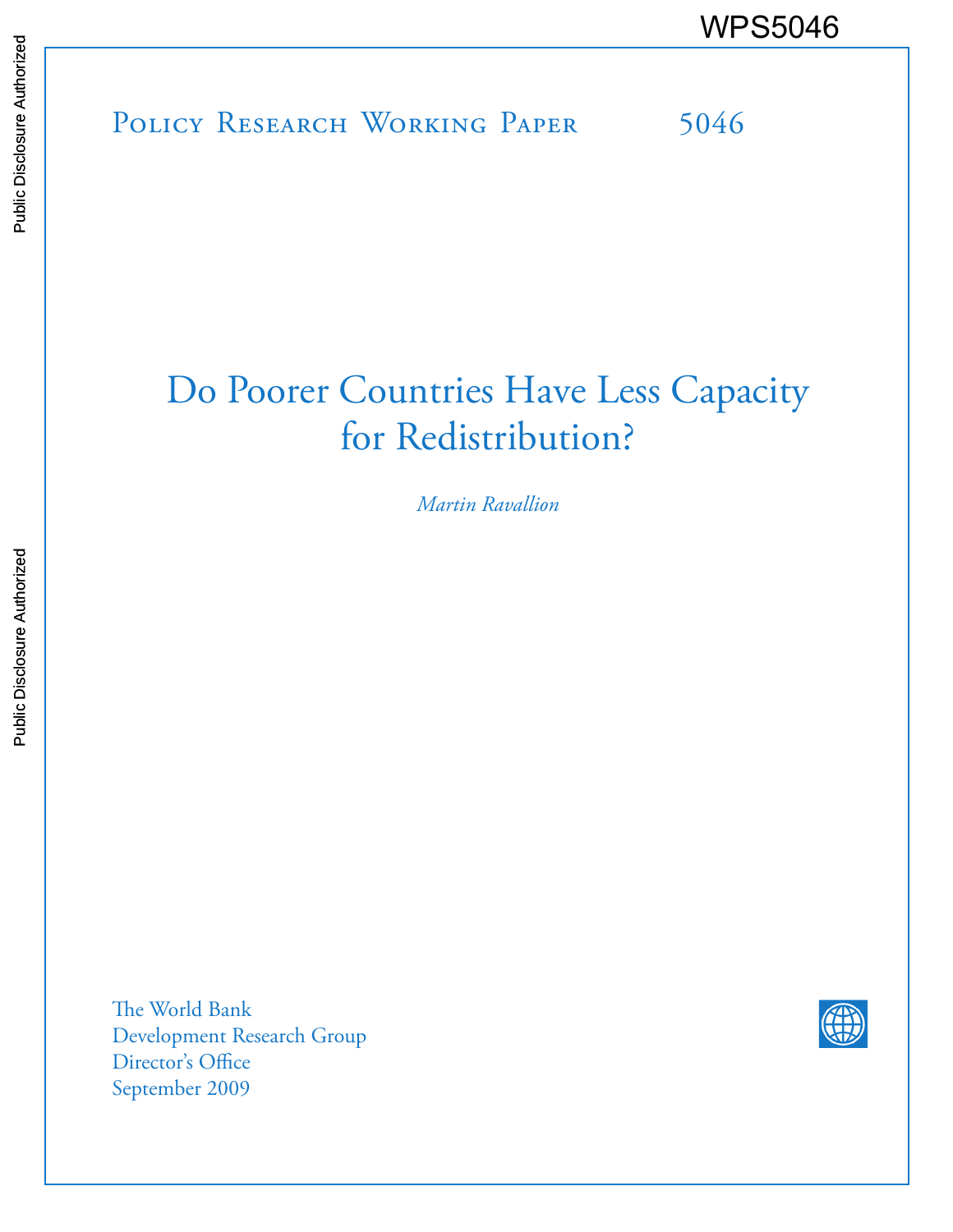## **Abstract**

Development aid and policy discussions often assume that poorer countries have less internal capacity for redistribution in favor of their poorest citizens. The assumption is tested using data for 90 developing countries. The capacity for redistribution is measured by the marginal tax rate on those who are not poor by rich-country standards that is needed to cover the poverty gap or to provide a poverty-level of basic income, judged by developing-country standards. For most (but not all) countries with annual consumption per capita under \$2,000 (at 2005 purchasing power parity) the required tax burdens are found to be prohibitive—often calling for marginal tax rates of 100 percent or more. By contrast, the required tax rates are quite low (1 percent on average) among all countries with consumption per capita over \$4,000, as well as some poorer countries. Most countries fall into one of two groups: those with little or no realistic prospect of addressing extreme poverty through redistribution from the "rich" and those that would appear to have ample scope for such redistribution. Economic growth tends to move countries from the first group to the second. Thus the appropriate balance between growth and redistribution strategies can be seen to depend on the level economic development.

*The Policy Research Working Paper Series disseminates the findings of work in progress to encourage the exchange of ideas about development*  issues. An objective of the series is to get the findings out quickly, even if the presentations are less than fully polished. The papers carry the *names of the authors and should be cited accordingly. The findings, interpretations, and conclusions expressed in this paper are entirely those of the authors. They do not necessarily represent the views of the International Bank for Reconstruction and Development/World Bank and its affiliated organizations, or those of the Executive Directors of the World Bank or the governments they represent.*

This paper—a product of the Director's Office, Development Research Group—is part of a larger effort in the department to help inform development aid and policy choices aiming to reduce poverty. Policy Research Working Papers are also posted on the Web at http://econ.worldbank.org. The author may be contacted at mravallion@worldbank.org.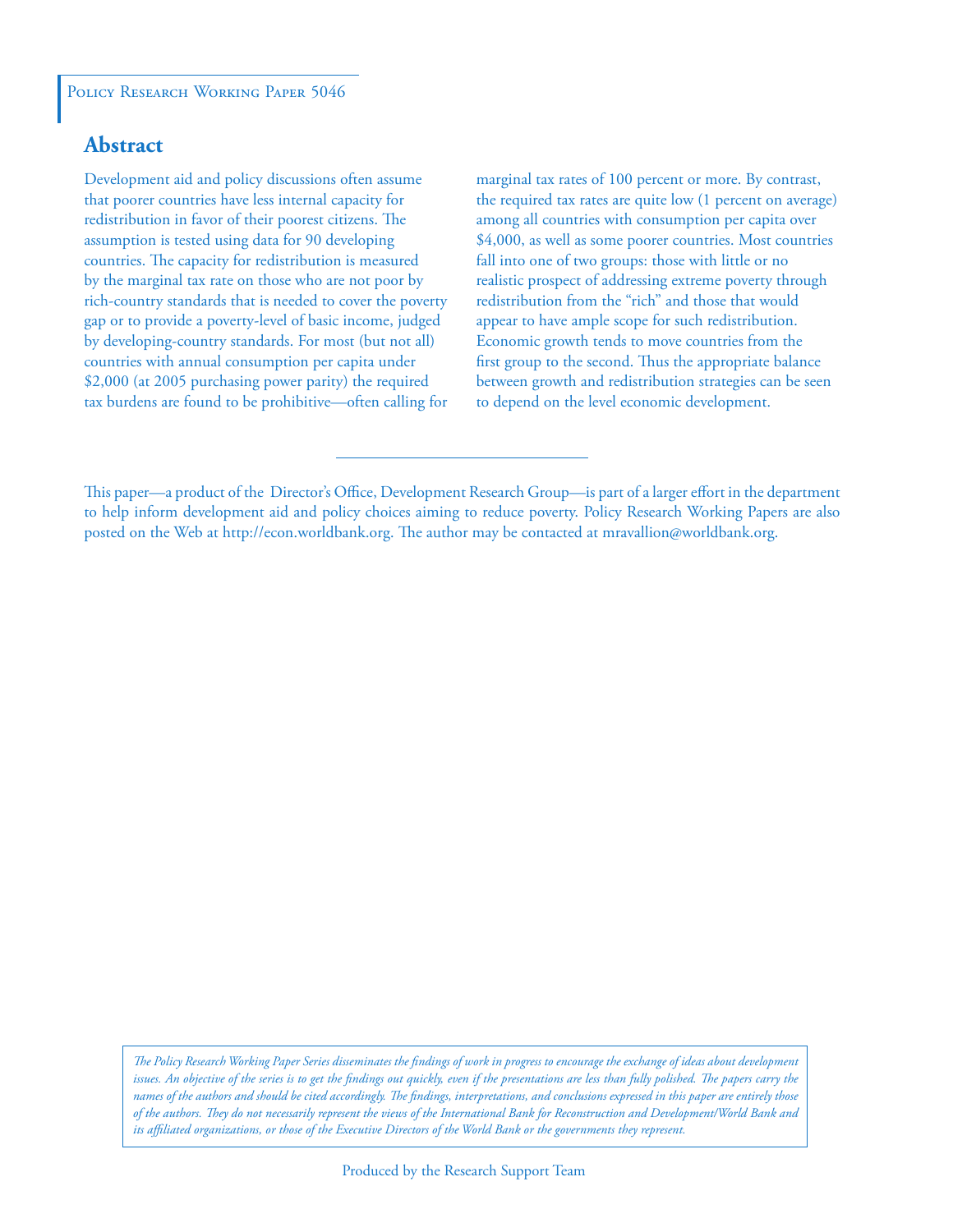# Do Poorer Countries Have Less Capacity for Redistribution?

Martin Ravallion<sup>1</sup>

*Development Research Group, World Bank 1818 H Street NW, Washington DC, 20433, USA* 

 $\frac{1}{1}$  These are the author's views and should not be attributed to the World Bank or any affiliated organization. The author is grateful to Shaohua Chen and Prem Sangraula for help in setting up the data set used here. Useful comments were received from Shaohua Chen, Ravi Kanbur, Steve Knack, Aart Kraay, Branko Milanovic, Peter Lambert, Peter Lanjouw and Dominique van de Walle. Correspondence: mravallion@worldbank.org.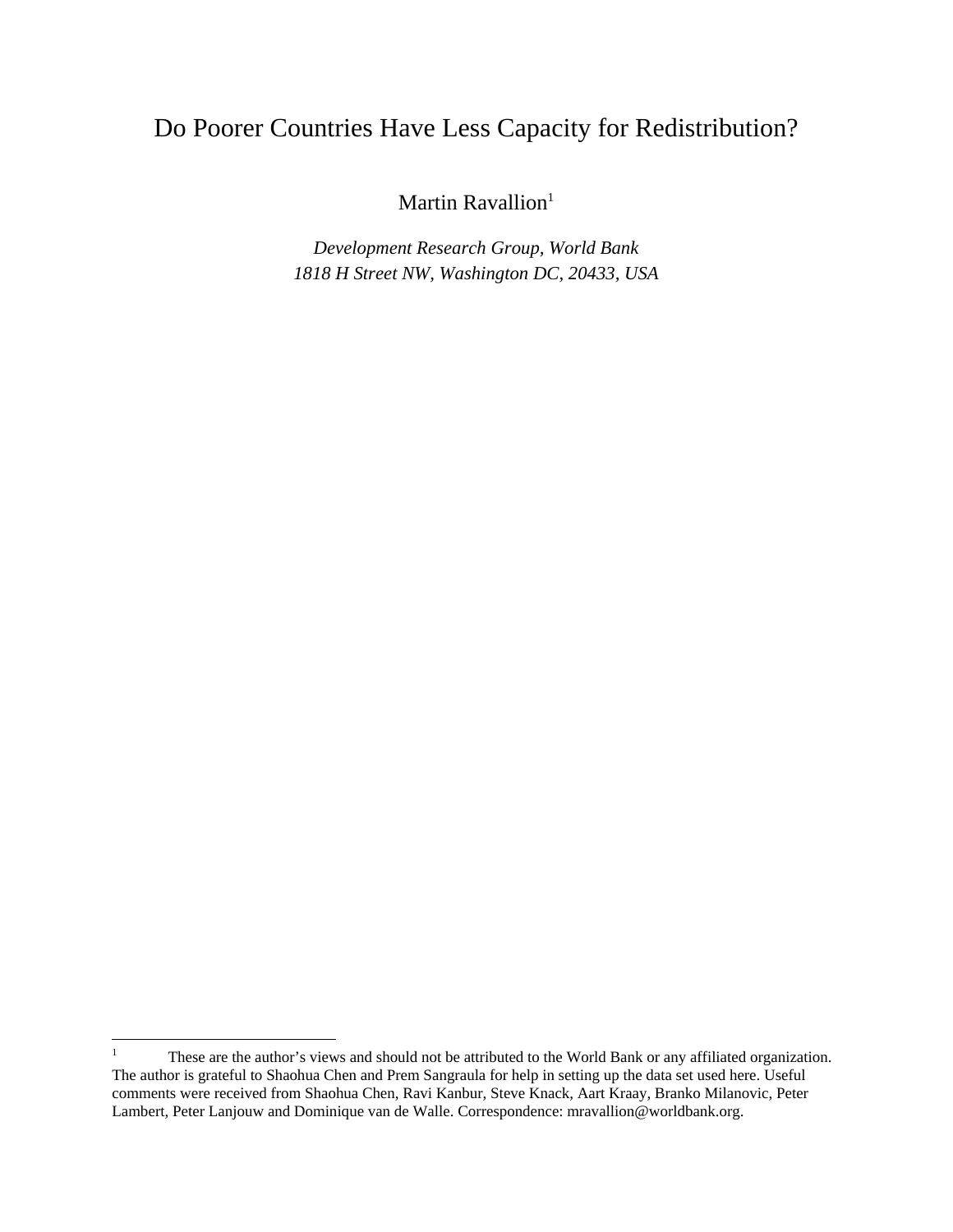#### **1. Introduction**

Some people in even the poorest countries would not be considered poor in the US, say. And all developing countries have access to redistributive policy instruments. These facts have not gone unnoticed by aid donors. The government of a rich country hoping to reduce poverty in poor countries will (understandably) be disinclined to give its aid to a country that has ample internal capacity to address its poverty problem through redistribution from people at a similar standard of living to taxpayers in that rich country. Yet, while the idea that different countries have different capacities for redistribution comes up often in aid discussions, it is invariably assumed that it can be adequately proxied by a measure of average income. I do not know of any past effort to formalize and test that assumption.

The issue of country capacity for redistribution also arises (at least implicitly) in discussions of development policy within developing countries. It is often argued that "sustained poverty reduction is impossible without sustained growth."<sup>2</sup> To accept this claim one must essentially reject its corollary: "sustained poverty reduction is impossible through income redistribution." Yet I can find no demonstration of that point in the literature.

The governments of all developing countries have access to tax and spending instruments with distributional impacts, and significant impacts on poverty and inequality by such means appear to be feasible.<sup>3</sup> Progressive income tax systems are not yet as important in developing countries as in most developed ones, though this is changing and there appear to be feasible options in developing-country settings.<sup>4</sup> Indirect taxes with distributional impacts are widespread.<sup>5</sup> On the spending side, there are many actual or potential instruments available even in poor countries including workfare programs and targeted transfers.<sup>6</sup>

Whether the available policy instruments are actually used and how effective they are how well they are designed and implemented—depend on the redistributive efforts of countries, stemming in no small measure from their political will for redistribution. That is a different

 $\overline{a}$ 

<sup>2</sup> This specific quote is from Kraay (2006, p.61) although it is just one of many statements of this view that can be found in the literature and heard in development policy discussions over many decades.

<sup>3</sup> See, for example, Ferreira et al. (2009) on redistributive policies in Brazil since the mid-1990s and Robalino and Warr (2006) on their potential in Thailand.

<sup>4</sup> See the discussion in Alm and Wallace (2006).

<sup>5</sup> Gemmell and Morrissey (2005) provide a useful review what is known about the distributional impacts of taxation in developing countries.

<sup>6</sup> The van de Walle and Nead (1995) volume contains a number of relevant papers. For an overview of the methods found in practice, with details on many examples, see Grosh et al. (2008). For a recent overview of the evidence on conditional cash transfer policies see Fishbein and Shady (2009).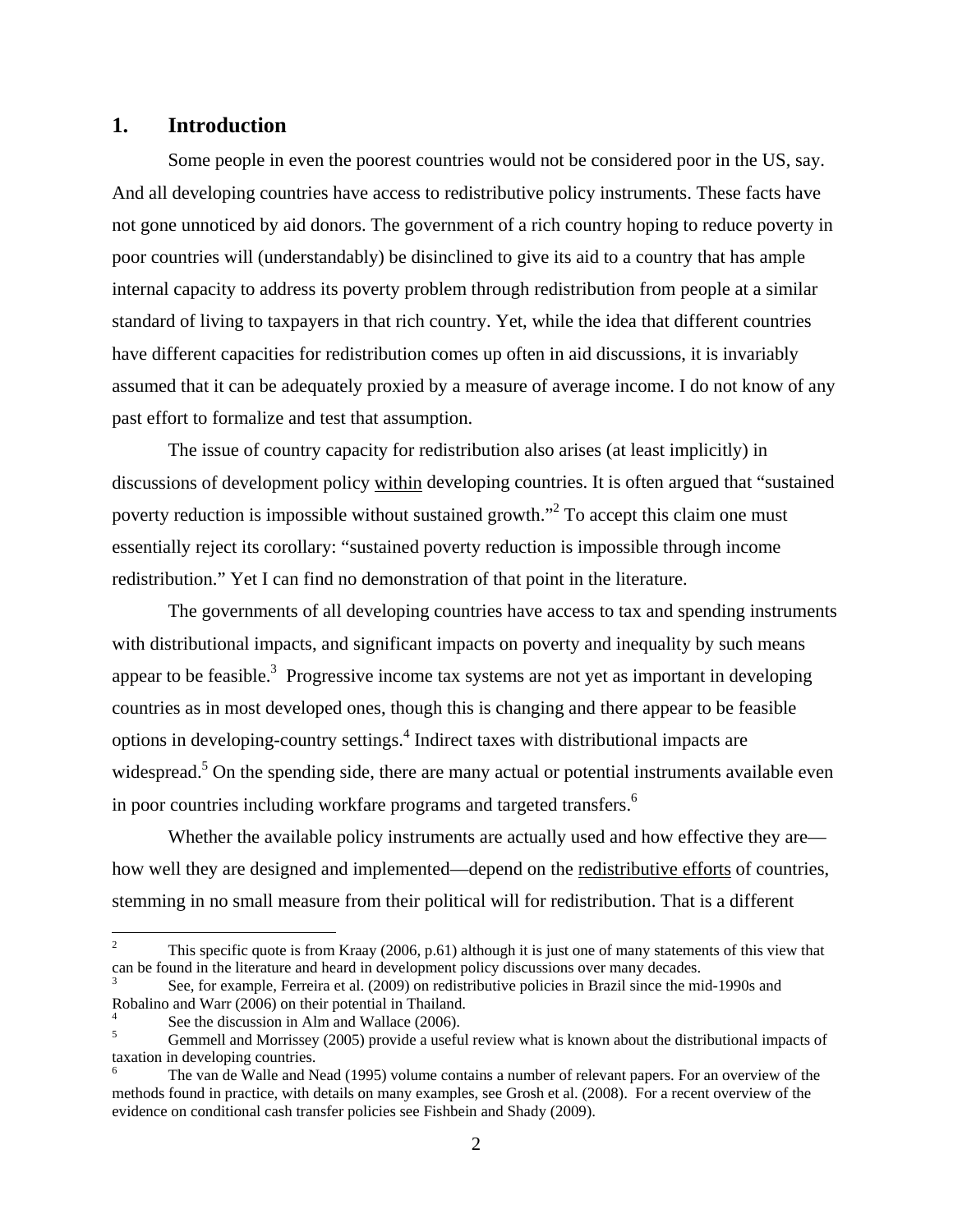concept to their capacity for redistribution, which is what matter to development aid and policy choices. At any one time, the scope for redistribution as an anti-poverty strategy is naturally constrained by both the extent of poverty in a country and the affluence of the country's rich, which determines the potential tax base. However, the literature does not contain a systematic assessment across countries of how much the existing distribution of income constrains redistribution prospects. There are also deficiencies in past measures for assessing the capacity for redistribution, as reviewed in section 2 of this paper.

The paper tries to fill this gap in knowledge by quantifying how much the distribution of income constrains the scope for redistribution as a means of reducing poverty in developing countries. It is assumed that an external aid donor wants to know: Which countries have distributions that yield little or no potential for internal redistribution as a means of addressing the problem of poverty? Are these necessarily the poorest countries by standard measures? Is the capacity to redistribute to the poor stable over time? And how does it respond to economic growth?

To address these questions, the paper provides a simple but intuitively appealing (inverse) measure of the capacity for redistribution, namely the marginal tax rate (MTR) on the "rich"—those living in a developing country who would not be considered poor by rich country standards—that is needed to provide the revenue for a specific redistribution. At a sufficiently high MTR, the redistribution can be considered "prohibitive," although it is a judgment call just how high is "too high." It is at least suggestive that MTRs rarely exceed 60% in rich countries.<sup>7</sup> Two types of redistributions are considered: a progressive tax on the rich sufficient to cover a given proportion of the aggregate poverty gap and various "basic income" schemes financed the same way.

The following section motivates the paper's approach with reference to the literature while Section 3 provides a more formal treatment. Section 4 presents estimates for 90 developing countries, and discusses their implications. It will be shown that for most low-income developing countries the MTRs on the rich needed to cover even half the aggregate poverty gap are likely to be prohibitive, but that such redistribution appears to be more feasible in many middle-income countries. The concluding section summarizes the results and notes some caveats.

-<br>7

Immervoll (2004) estimates effective MTRs for the countries of the European Union.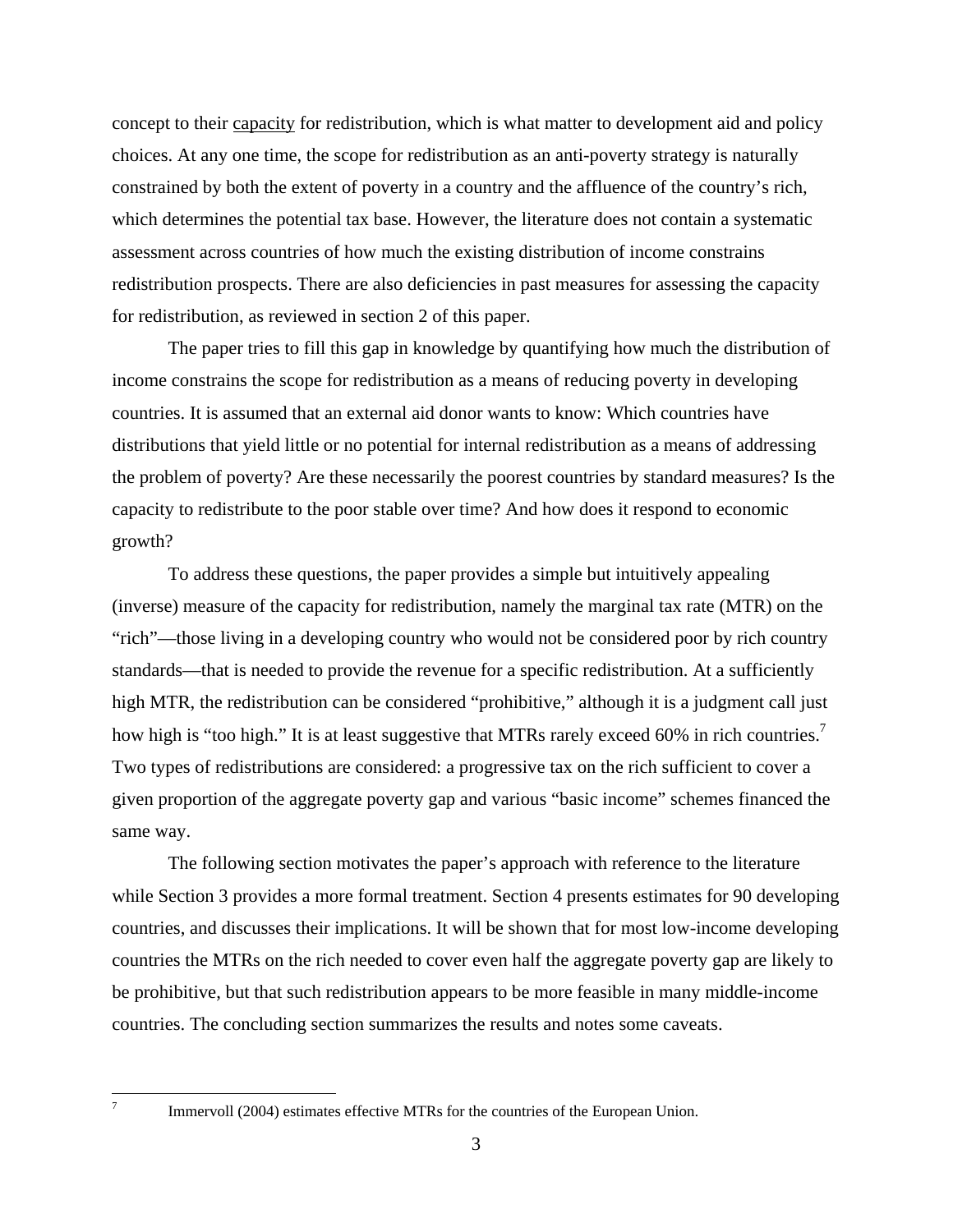#### **2. The proposed measure and its antecedents in the literature**

The simplest way one might measure the capacity for redistribution is by normalizing the aggregate poverty gap—the sum of all income shortfalls from the poverty line per capita—by the overall mean income. This has long been interpreted as a measure of a "country's *potential* ability to meet the challenge of poverty" (Sen, 1981, p.190).<sup>8</sup> A variation on this measure is instead to normalize the poverty gap by the aggregate income of the non-poor defined as those living above that poverty line; the aggregate income can be either gross income or income net of the poverty line. This can be interpreted as the tax that would be needed on the non-poor to cover the poverty gap. The earliest examples I know of are Anand (1977) and Kawkani (1977) both using survey data for Malaysia in 1970. Anand (1977, p.11) reported that "..if poverty were to be eliminated by a transfer from the non-poor to the poor, the non-poor would need to sacrifice 8.3 percent of their income (or 12.7 percent of their income in excess of poverty line income)."

However, when we confront the problem of how an aid donor might assess a developing county's capacity for redistribution, one can question whether these past measures use an appropriate normalization. Aid donors will surely not be indifferent to how incomes are distributed above the poverty line when assessing the capacity for redistribution to the poor. It is clearly not acceptable to say that a country has a high capacity if (given its income distribution) redistribution would require putting almost all the tax burden on people living just above the poverty line. Some countries have a greater affluence—with more people living well above the poverty line—than others, and this must be brought into the picture.

The desirability of financing assistance for the poorest by taxing the middle class is questionable on both intrinsic and instrumental grounds. In assessing a poor country's capacity for redistribution it can be argued that citizens of a rich country would find it intrinsically (ethically or politically) unacceptable to expect a poor country to address its poverty problem by taxing people who would be considered poor in the rich country. Popular judgments about "inequality" appear to give greater weight to redistributions from the rich to the poor than redistributions amongst the middle class or from the middle class to the poor.<sup>9</sup> The instrumental arguments point to the expected role of the middle class as agents of progress and also the likely

 $\overline{a}$ 

<sup>8</sup> Also see the discussion in Kanbur (1987).

Amiel and Cowell (1999, Chapter 4) study attitudes to redistribution in a series of experiments, in which people were asked to say which of two hypothetical distributions was more "unequal," and this was repeated for various redistributions. Respondents were found to be much more likely to identify redistributions from one income level to a higher one as making the distribution "more unequal" as the income gap between the two levels rose.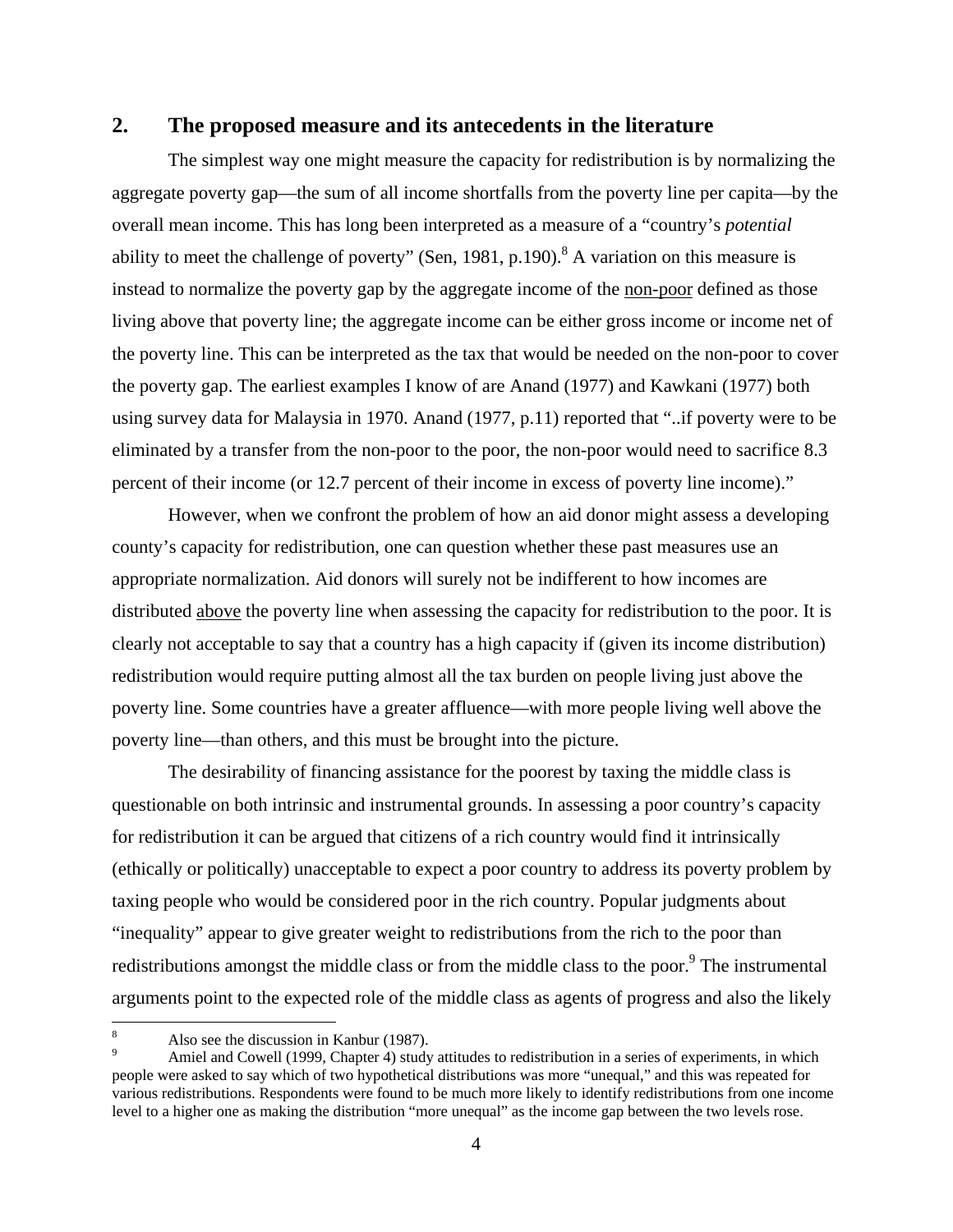incentive effects on those near the poverty line.<sup>10</sup> Aid donor might also question the political feasibility within developing country of asking middle-income groups to shoulder the burden of poverty relief. $^{11}$ 

This paper's main proposed measure of country capacity for redistribution focuses instead on the implied tax burden on the "rich" that would be needed to generate sufficient revenue to cover the aggregate poverty gap, or some proportion. In other words, a "middle class" is identified that is not subject to redistribution—essentially building "middle-class exemptions" into past measures of the tax burden of eliminating poverty.

But what level of income defines the "rich"? Various *ad hoc* definitions have been used in the literature (see, for example, Danziger et al., 1989) but, in the context of the problem studied in this paper, there is a natural approach. The paper argues that only those who are not poor by Western standards should be considered eligible for bearing the required tax. This is motivated by the presumption that aid donors would not ask—and it would surely be morally objectionable if they did—developing countries to deal with their poverty problem by redistribution from those who are poor by the standards prevailing in the donor countries. Progressivity can be built into the hypothetical redistributive tax, to better reflect country differences in the capacity to pay of those living in developing countries that are not poor by rich-country standards.

There are other ways that the poverty gap has been used in the literature, related to the concerns of this paper. Instead of asking what tax rate on the "rich" is needed to cover the poverty gap one can set the tax rate at 100% and ask who would needs to pay it. This gives Medeiros's (2006) "affluence line"—defined as the income level above which the total income in excess of that level is sufficient to cover the poverty gap with a 100% MTR. People living above this line are identified as the "rich" by Medeiros and on calculating the line for Brazil he finds that the rich represent 1% of the population in 1999. As will be shown later, Medeiros's

The middle class is widely seen to be instrumentally important to economic development; the arguments made are that the middle class fosters entrepreneurship, results in a pro-growth shift in the composition of consumer demand, and makes it more politically feasible to attain policy reforms and institutional changes conducing to growth. For further discussion of these arguments and references see Ravallion (2009).

Under certain conditions, the type of redistribution assumed here from the "rich" to the "poor," with middle-incomes untouched, may even emerge as a public choice equilibrium. This would require the usual conditions for the median voter theorem (the issue to be voted on is one dimensional and the utility function is single-peaked in that dimension) plus the assumption that the decisive voters care sufficiently about poverty and are concentrated around the median, which is (as usual) below the mean. (If voters did not care sufficiently about poverty then some form of "Director's law" would come into play, with redistribution from the tails to the middle.)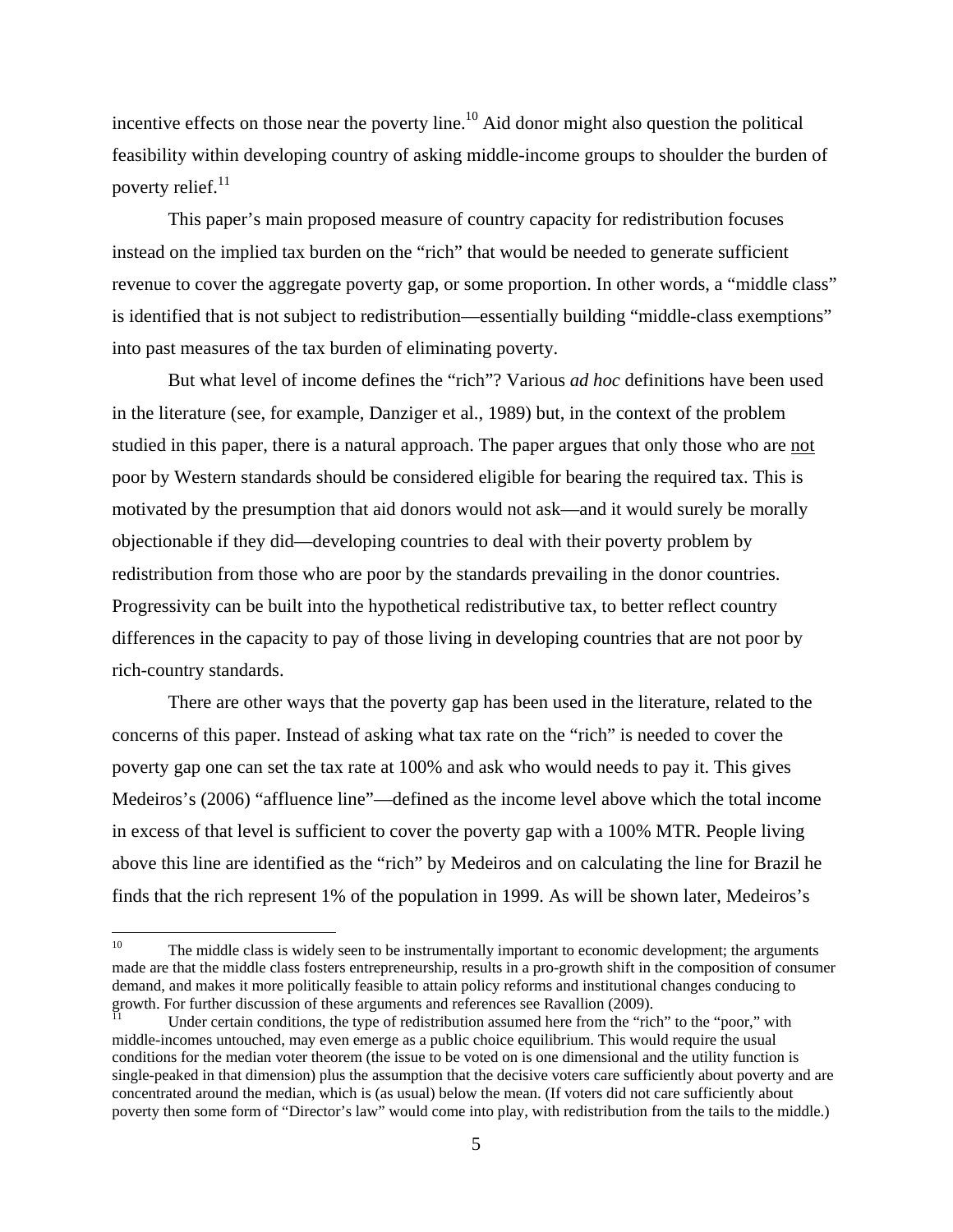line need not exist in poor countries, and (indeed) does not exist in a non-negligible number of countries in the data used for this study. When it exists, it has the seemingly odd feature that an increase in the extent of poverty, leading to a higher poverty gap, automatically implies that there are more "rich" people. Aside from these concerns, Medeiros's "affluence line" does not help in addressing the question posed by this paper, since the capacity to pay relative to the poverty gap is fixed by construction (at unity).

There are also measures of country performance against poverty that penalize higher incomes of the non-poor. Kanbur and Mukherjee (2007) have proposed a measure of "povertyreduction failure." This says that country A has done worse than B if A's resources—again defined by the incomes above the poverty line—are greater, even if the extent of poverty is the same in A and B. Instead of deflating the poverty gap by the income of the non-poor this measure essentially inflates the poverty gap by those incomes. Kanbur and Mukherjee characterize a class of indices of poverty-reduction failure satisfying a set of seemingly desirable axioms and present calculations for 90 developing countries. However, while it is an interesting measure in its own right, this does not capture in any intuitively obvious way the "capacity for redistribution." In particular, a higher income share held by the non-poor should presumably increase that capacity even though it signals greater poverty reduction failure.

All of the measures discussed above are anchored to the poverty gap. A strand of the literature has also discussed various proposals for a "basic-income" (also called a "guaranteed income" or "citizenship income") which provides a uniform (un-targeted) transfer to everyone, whether poor or not.<sup>12</sup> This has been proposed for both developed and developing countries (Standing, 2008). Advocates typically propose that it should be financed by a progressive income tax, with an exemption for the poor (Raventós, 2007). I will also consider some stylized basic income schemes as anti-poverty policies.

Building on these ideas, the following section provides a more formal treatment of the paper's proposed measures, before implementing them in section 4.

 $12 \,$ The Wikipedia entry on **basic income** provides a good overview of the idea and its history. An academic journal, "Basic Income Studies," is devoted to research on the idea.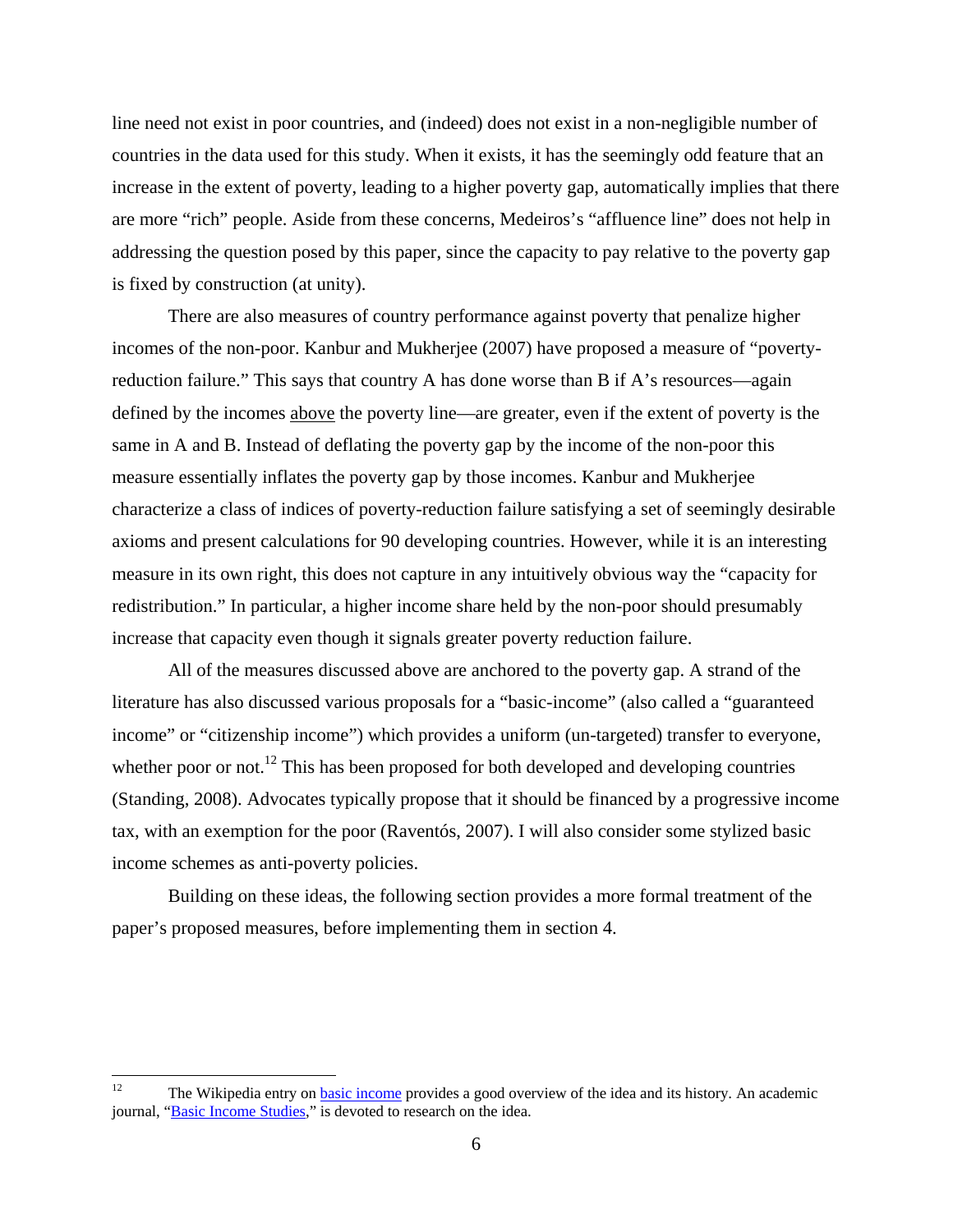#### **3. A more formal exposition**

Following the above discussion, one can state three desirable properties for a measure of the capacity for redistribution:

Increasing in the poverty gap: The lower the aggregate poverty gap to higher the capacity for redistribution.

Increasing in incomes of the "rich": The greater the total income of the rich the higher the capacity for redistribution.

The middle-class are exempt: Those who are neither "poor" nor "rich" are not considered eligible to either benefit from or lose from redistribution.

In deriving a precise measure with these properties, it can be agreed that "poverty" is to be identified by prevailing poverty lines in developing countries. But should one use the prevailing lines in each country, which tend to rise with average income (as shown in Ravallion et al., 2009) or impose a common international line? That depends on the purpose of the exercise. If one is only interested in domestic policy in a given country then one would naturally want to use cut-off points appropriate to that country. The present paper focuses instead on crosscountry comparisons, as relevant to aid allocations, for which there is a case for imposing a common international line, such that two people with the same standard of living (measured by their command over commodities) are treated the same way no matter where they live.

How should the potential tax base for redistribution be defined? As noted in the previous section, one can question both the desirability and political feasibility of taxing middle-income groups in developing countries to finance assistance for the poorest. In assessing the capacity for redistribution, I will assume that the potential tax base is defined by those who are not-poor by Western standards, and (again) I will impose a common standard. More precisely, the "rich" are defined here by the standards of what "poverty" means in a representative rich country, giving a poverty line  $z_r$ , and the target group is defined by what poverty means in a representative poor country, giving the line  $z_p < z_r$ .<sup>13</sup> Following Ravallion (2009) those living between  $z_p$  and  $z_r$ can be interpreted as the developing world's "middle class." The values of  $z_p$  and  $z_r$  are taken as given, though I will test sensitivity to the choice of  $z_n$ .

 $13$ Pritchett (2006) argues that *z* should be considered the "upper bound" to the range of admissible poverty lines for measuring the extent of global poverty, with  $z<sub>n</sub>$  as the lower bound.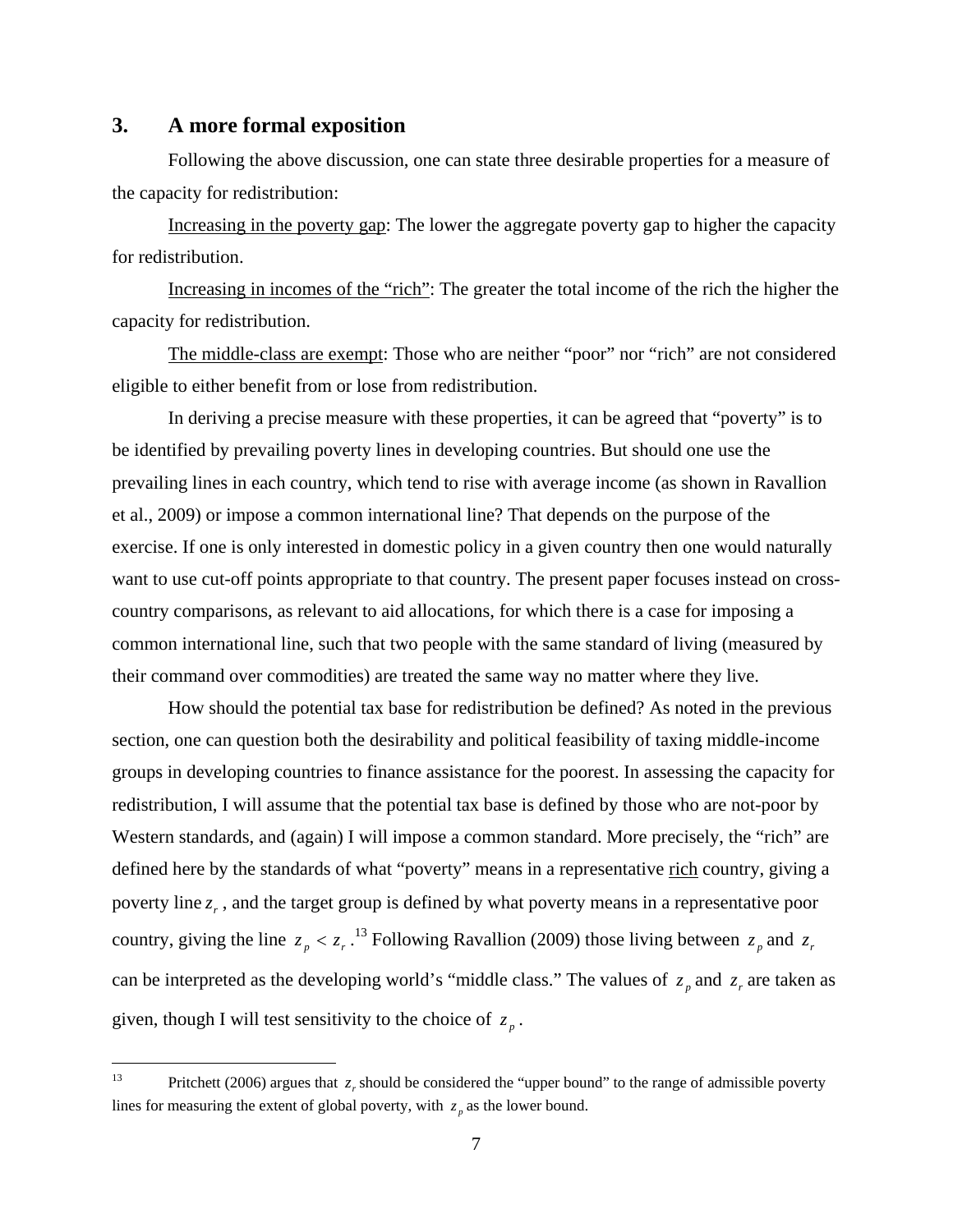A discontinuity in how the tax burden varies with income in a neighborhood of  $z<sub>r</sub>$  should clearly be avoided if the middle class is to be exempted (since a sharp jump in the tax burden at z, would imply that some of those taxed are middle class based on post-tax income). This can done by postulating a simple linear tax schedule, with a constant marginal rate on all income in excess of  $z_r$ . This is automatically progressive, with an average tax rate of zero for  $y \le z_r$  but with a rising average tax rate for  $y > z$ , (but constant marginal rate). The revenue generated is used to finance redistribution in favor of the poorest, sufficient to reduce the aggregate poverty gap by a faction *k* of its current value; if  $k=1$  then all the poor are brought up to  $z_p$ .

The main calculations reported later in this paper follow the literature in using the poverty gap as the basis for setting the revenue. However, I will also consider a "basic income" scheme with much weaker informational requirements.

#### *3.1 Poverty gap as the revenue requirement*

The main (inverse) measure of the capacity for redistribution is the marginal tax rate on incomes above  $z$ , that is needed to generate sufficient revenue to cover a given proportion,  $k$ , of the aggregate poverty gap relative to  $z_p$ . This tax rate is denoted  $\tau_k$  and yields a tax in amount  $max[(y - z_r)\tau_k, 0]$  on income *y* in the interval [0,  $y^{max}$ ] with a continuous cumulative distribution function (CDF), denoted  $F(y)$ , with mean  $\mu$ . The MTR can be written as:

$$
\tau_k(z_p, z_r) = \frac{k \int_0^{z_p} (z_p - y) dF(y)}{\int_{z_r}^{y_{\text{max}}} (y - z_r) dF(y)} \quad (k > 0)
$$
\n(1)

The numerator is the proportion of the aggregate poverty gap relative to the poor-country poverty line that needs to be covered by the hypothetical tax. The denominator is the tax base: the aggregate income above the rich country poverty line net of the latter (which is essentially taxexempt). The value of  $k$  is a parameter to be chosen. (One can set  $k > 1$  to allow for imperfect targeting or administrative costs.) Note that this is not the only measure that satisfies the three properties identified at the beginning of this section. However, the functional form in (1) has the intuitively appealing interpretation as a marginal tax rate.

There are two other ways of writing (1) that are helpful in understanding the measure and calibrating it to data. On applying integration by parts to both the numerator and denominator one can re-write (1) in the following form, permitting the graphical representation in Figure 1: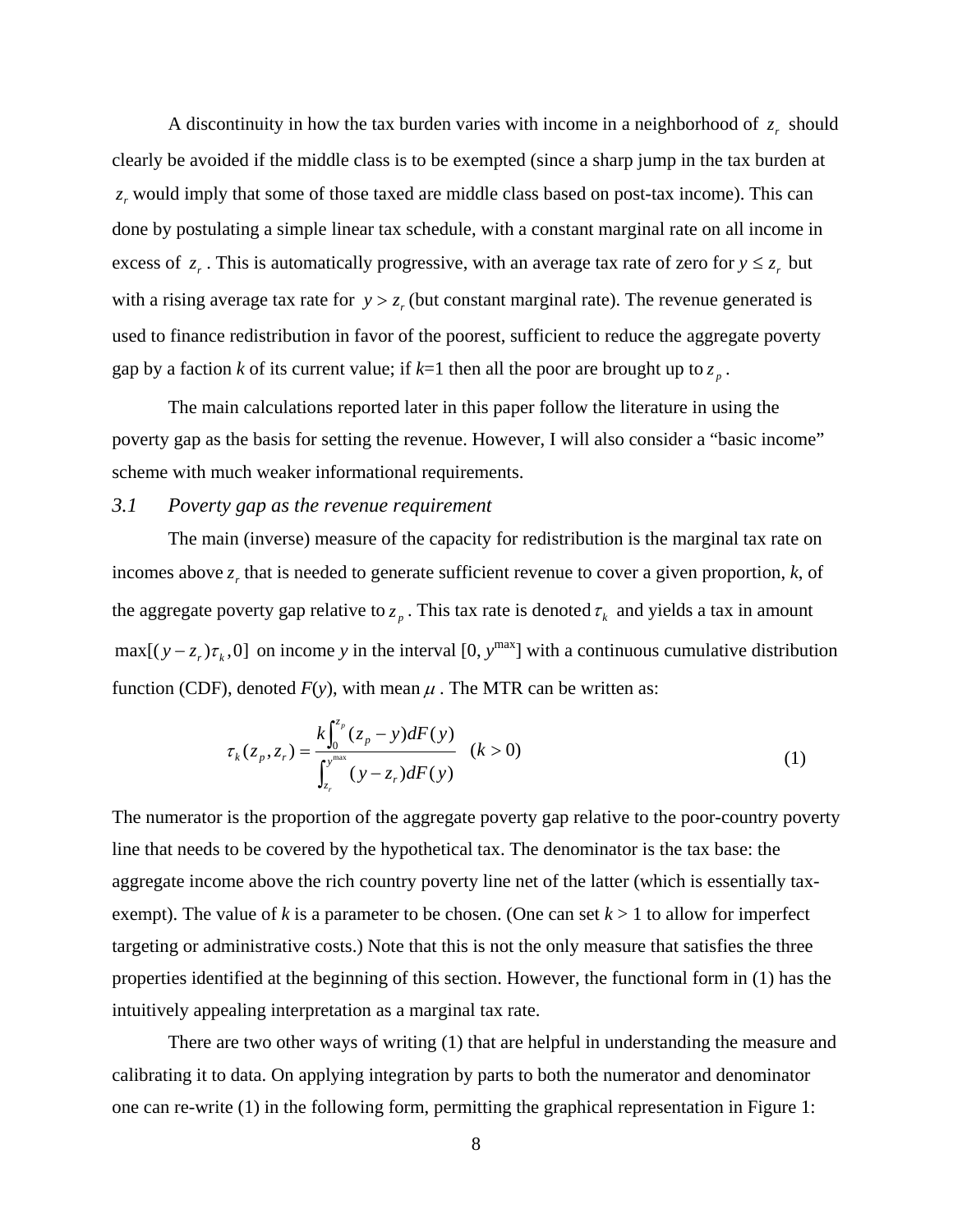$$
\tau_k(z_p, z_r) = \frac{k \int_0^{z_p} F(y) dy}{y^{\max} - z_r - \int_{z_r}^{y^{\max}} F(y) dy}
$$
\n(2)

Consider the CDF in Figure 1, giving the proportion with income below each point on the horizontal axis. The numerator is *k* times the aggregate poverty gap, which is the area under the CDF from zero up to  $z_n$ , marked "A" in the unbroken CDF in Figure 1. The denominator is the tax base (the total income in excess of  $z_r$ ), which is the area marked "B," above the CDF and above  $z_r$ , but below the line for "1". The MTR required to cover the poverty gap  $(k=1)$  is the ratio of area A to B. Equation (1) can also be written in the following form, which is convenient for calculating  $\tau_k$  from existing data sets such as *PovcalNet*:

$$
\tau_k(z_p, z_r) = \frac{kPG(z_p)z_p}{\mu - (1 - PG(z_r))z_r}
$$
\n(3)

where  $PG(z)$  is the poverty gap index:

$$
PG(z) = \int_{o}^{z} (1 - y/z) dF(y) \quad z = (z_p, z_r)
$$
 (4)

The following remarks can be made about the properties of  $\tau_k(z_p, z_r)$ :

(i) It is strictly positive (since the mean income of those living above  $z_r$  must exceed  $z_r$ ) but it can exceed unity (since the poverty gap below  $z_p$  can exceed the total income above  $z_r$ ).

(ii) It is strictly increasing in both arguments. This is obvious with respect to  $z_p$ . Note that  $\partial [(1-PG(z_r))z_r]/\partial z_r = 1 - F(z_r) > 0$  implying that  $\tau_k(z_p, z_r)$  is strictly increasing in  $z_r$ .

(iii) In the special case  $\tau_1(z_p, z_p)$ , the measure collapses to that found in Anand (1977), Kakwani (1977) and subsequent literature in which the poverty gap is normalized by income of the non-poor net of the poverty line.

(iv) It can also be readily shown that  $1 - \tau_1(z_p, z_p) / \tau_1(z_p, z_r)$  is the share of the total tax burden that is borne by the middle class ( $z_p < y < z_r$ ).

(v) If there exists a solution for  $z_r^*$  defined implicitly by  $\tau_1(z_p, z_r^*) = 1$  then it is the "affluence line" proposed by Medeiros (2006) for Brazil. Note, however, that this line does not exist if  $\tau_1(z_p, z_r) > 1$  for all  $z_r > z_p$ .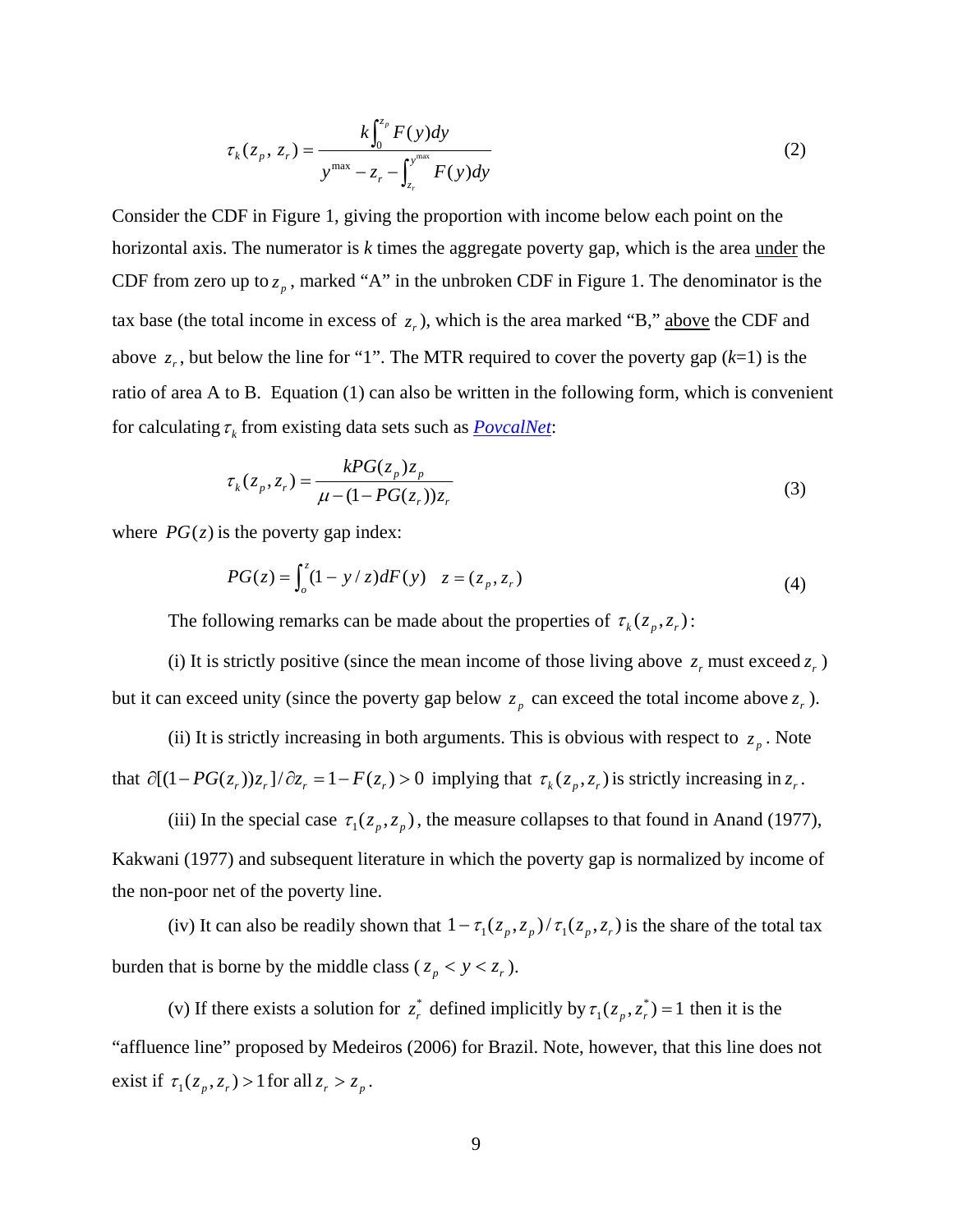Will poorer countries necessarily have higher values of  $\tau_k$  and (hence) lower capacity for redistribution? It is evident from Figure 1 that a downward shift in the CDF at all points (the strong form of first-order dominance) will unambiguously lower  $\tau_k$ . However, this is a strong condition, which is unlikely to hold in many cross-country (and inter-temporal) comparisons. It is the fact that the CDFs of different countries (and at different times) intersect that creates the ambiguity about whether richer countries have greater capacity for redistribution. The outcome depends (in part) on whether the higher mean income tends to lower  $PG(z_n)$ . Empirically, one finds that countries with a higher mean tend to have lower poverty measures, $14$  which would tend to lower the amount of redistribution needed. However, this is not a hard and fast rule; the exceptions arise from differences in relative distribution (roughly speaking, "inequality"). A higher mean also increases the total resources available, which will tend to lower the required tax rate. However, the distributional shifts accompanying a different mean can also reduce the tax base for redistribution, and this can happen even if a higher mean comes with a lower  $PG(z_r)$ (as well as lower  $PG(z_n)$ ). The dashed line in Figure 1 gives an example in which the mean clearly increases (the area above the CDF but below the line for "1"), poverty falls for both  $z<sub>n</sub>$ and  $z_n$ , but the capacity for redistribution <u>falls</u>, through the distributional effects at the highincome end of the scale.

Another parameter of the distribution that might be expected to matter (independently of the mean) is inequality. It is sometimes argued that poor countries tend to have low inequality echoing the famous Kuznets curve, which postulates that inequality will be low in both the poorest and richest countries—casting further doubt on their capacity for redistribution. Yet it is known that there is little relationship between the level of inequality in a country and its mean income.15 Some poor countries also have relatively high inequality, so they may well have more scope for redistribution than better off but less unequal countries.

However, there is a further reason to question the relevance of inequality *per se*. The relationship between  $\tau_k$  and any standard measure of inequality is ambiguous in theory.<sup>16</sup> A given change in the Gini index—the most widely used inequality measure—can have very

 $14$ <sup>14</sup> For a recent overview of the literature and new evidence on this point see Ferreira and Ravallion (2009).<br><sup>15</sup> For further discussion see Bruno et al. (1998) and Ferreira and Ravallion (2009).

This is a distinct issue to that of whether high inequality countries have a greater capacity for reducing inequality. Here the interest is in the relationship with the capacity to reduce poverty through redistribution.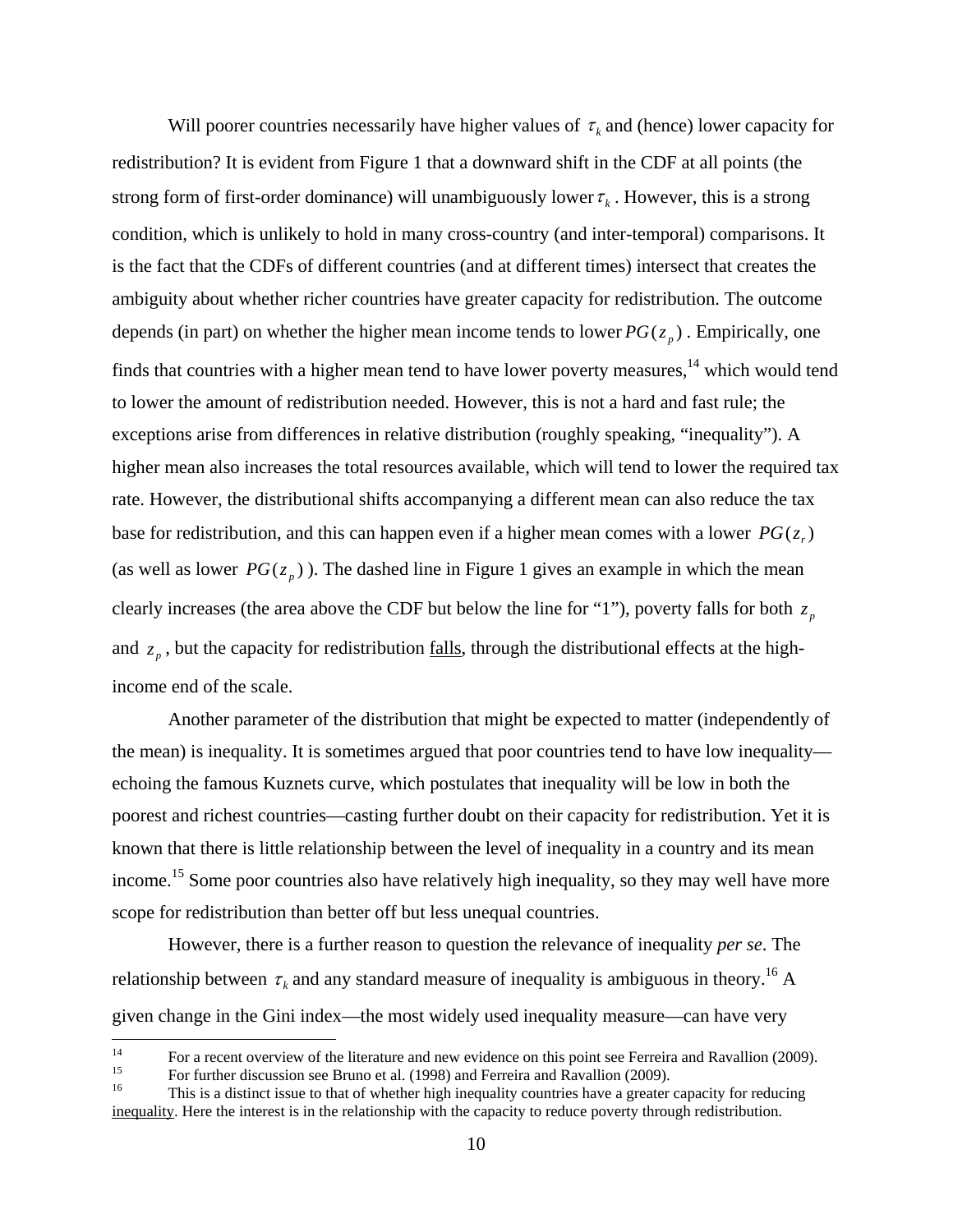different outcomes for the poverty gap index. It is often assumed that higher "inequality" implies a higher poverty gap (or some other standard measure), though that strictly only holds for certain changes in the Lorenz curve.<sup>17</sup> But if we assume that higher inequality implies a higher *PG* at a given mean, then there are two offsetting effects on the tax rate: on the one hand it increases  $PG(z_n)$  but on the other it also increases  $PG(z_n)$  at a given mean. Intuitively, higher inequality probably means that there is more poverty, but it probably also means that there are more rich people with the capacity to help address that poverty through redistribution. Which effect dominates is an empirical issue.

The upshot of these observations is that the relationship between the capacity for reducing poverty through redistribution and either mean income or income inequality is hard to predict on *a priori* grounds. It is an empirical issue whether poorer or less unequal countries have less capacity for redistribution.

#### *3.2 "Basic income" as the revenue requirement*

The revenue needed to cover the poverty gap is the natural benchmark for measuring the cost of redistribution to the poor, and it the benchmark used in past measures. However, it is likely to underestimate the tax burden in practice, given that such perfect targeting of the poor could be quite costly. On top of the administrative cost there will be incentive effects on behavior, given that perfect targeting implies a 100% marginal tax on the poor (in that transfer receipts fall \$-for-\$ as pre-transfer income increases). While one can address this by choosing *k*>1, that still assumes that the poverty gap is known for each person.

By contrast, in a basic income scheme every person, whatever their income, is given the same sum of money. In this context, one can suggest two such schemes, one providing  $z_p$  to each person, and one providing the average poverty gap to each person (in both cases the transfer is paid whether the person is poor or not); the implied MTRs on those living above  $z<sub>r</sub>$  are  $\tau_1(z_p, z_r) / PG(z_p)$  and  $\tau_1(z_p, z_r) / F(z_p)$  respectively.<sup>18</sup> Notice that the second scheme does not bring everyone up to the poverty line.

<sup>17</sup> 17 For example, Kakwani (1993) derives analytically the elasticities of the poverty gap index with respect to the Gini index under the assumption that the Lorenz curve shifts by a constant proportion at all points.

Note that  $PG(z_p)z_p = (z_p - \mu_p)F(z_p)$  where  $\mu_p$  is the mean income of the poor. The second basic income scheme provides  $z_p - \mu_p$  to every person.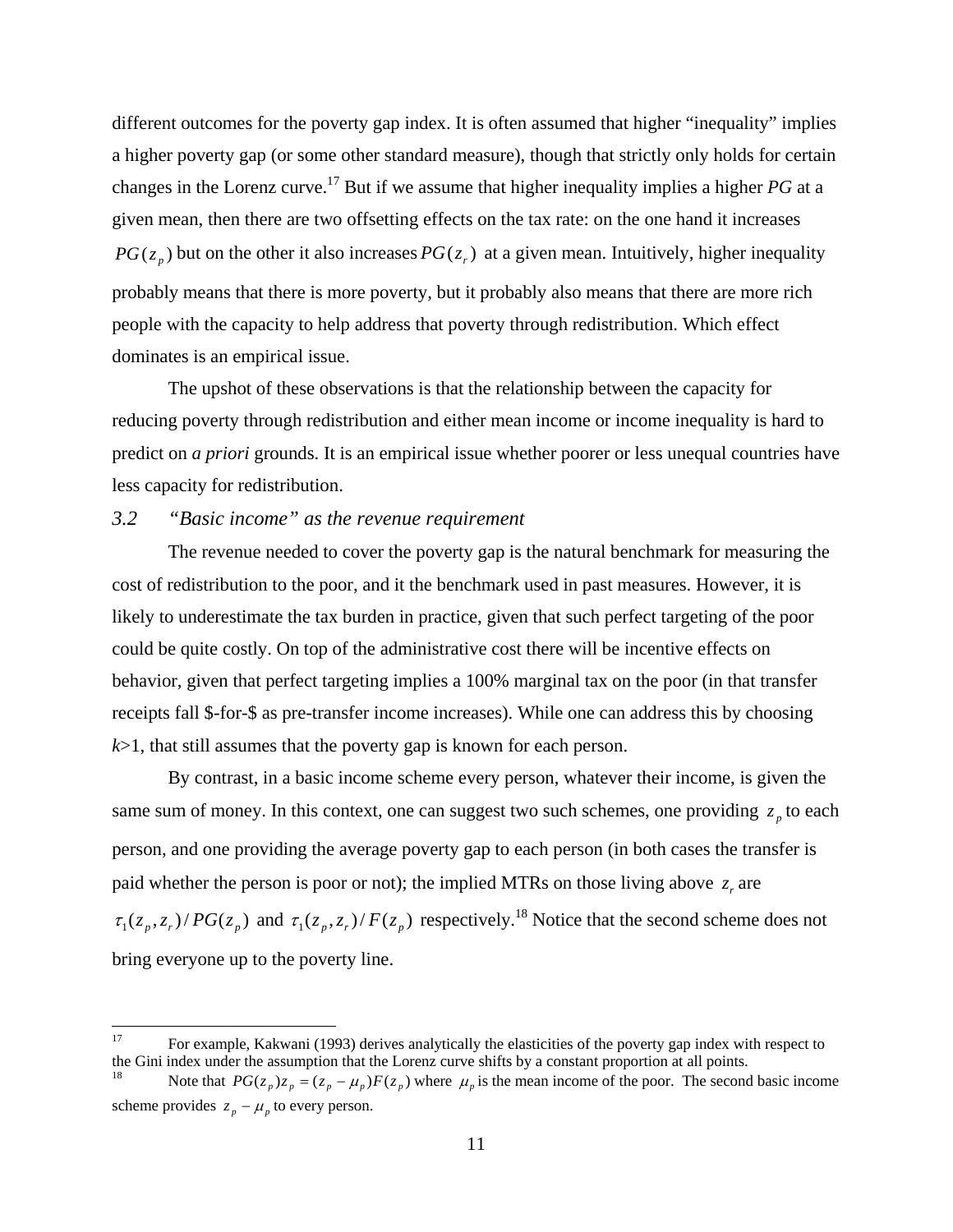These are arguably rather extreme alternatives to the poverty-gap scheme discussed above, in that the basic income scheme essentially requires no information for identifying the poor (though it assumes perfect information on who is rich). Yet a great deal of information is available in practice. As a result of this assumption, the implied MTRs are clearly going to be higher; indeed, the ratio of the tax rate on the rich needed to cover the poverty gap exactly to the tax rate required for a basic income set at the poverty line is identically equal to the poverty gap index, which is 7.6% for the developing world as a whole in 2005 using \$1.25 a day (Chen and Ravallion, 2008). The required tax rates for a "global" basic-income scheme will be 13 times higher, though differences in administrative costs may well reduce this differential.

### **4. Estimates for developing countries**

Two "poor-country" poverty lines are considered. The first is \$1.25 (converted using 2005 PPPs for consumption); this is the average national poverty lines found in the poorest 15 countries (Ravallion et al., 2009). The second is \$2.00 a day at 2005 PPP, which is the median poverty line for all developing counties with the available data. In setting the "rich-country" poverty line I shall use \$13 a day at 2005 PPP, which is the poverty line per person for a family of four in the US; see US Department of Health and Human Services.

So the hypothetical redistribution is from those living in each developing country who are not poor by US standards to those who are poor by the standards of either the poorest countries (giving the \$1.25 line) or developing countries as a whole (giving the \$2 line). For notational brevity, the MTR required to reduce the poverty gap for the \$1.25 line when  $z_r = $13$  is denoted  $\tau_{\nu}(1) = \tau_{\nu}(1.25,13)$ , while  $\tau_{\nu}(2)$  is the corresponding value for the \$2 line.

The data are from *PovcalNet*, which facilitates estimation of  $\tau_k$  in the form of equation (3). The estimates were possible for 89 countries with at least some poverty assessed by the \$1.25 a day line and at least two surveys over time (to allow inter-temporal comparisons). The underlying surveys provide distributions of household consumption expenditure or income per person. (The difference between consumption and income is ignored for the present purpose.)

Table 1 gives the poverty gap indices and the implied values of  $\tau_1(1)$  and  $\tau_1(2)$ . Since marginal tax rates cannot reasonably exceed 100%, I truncate them at this figure. (This also helps deal with concerns about how well the upper tail of the income distribution is measured in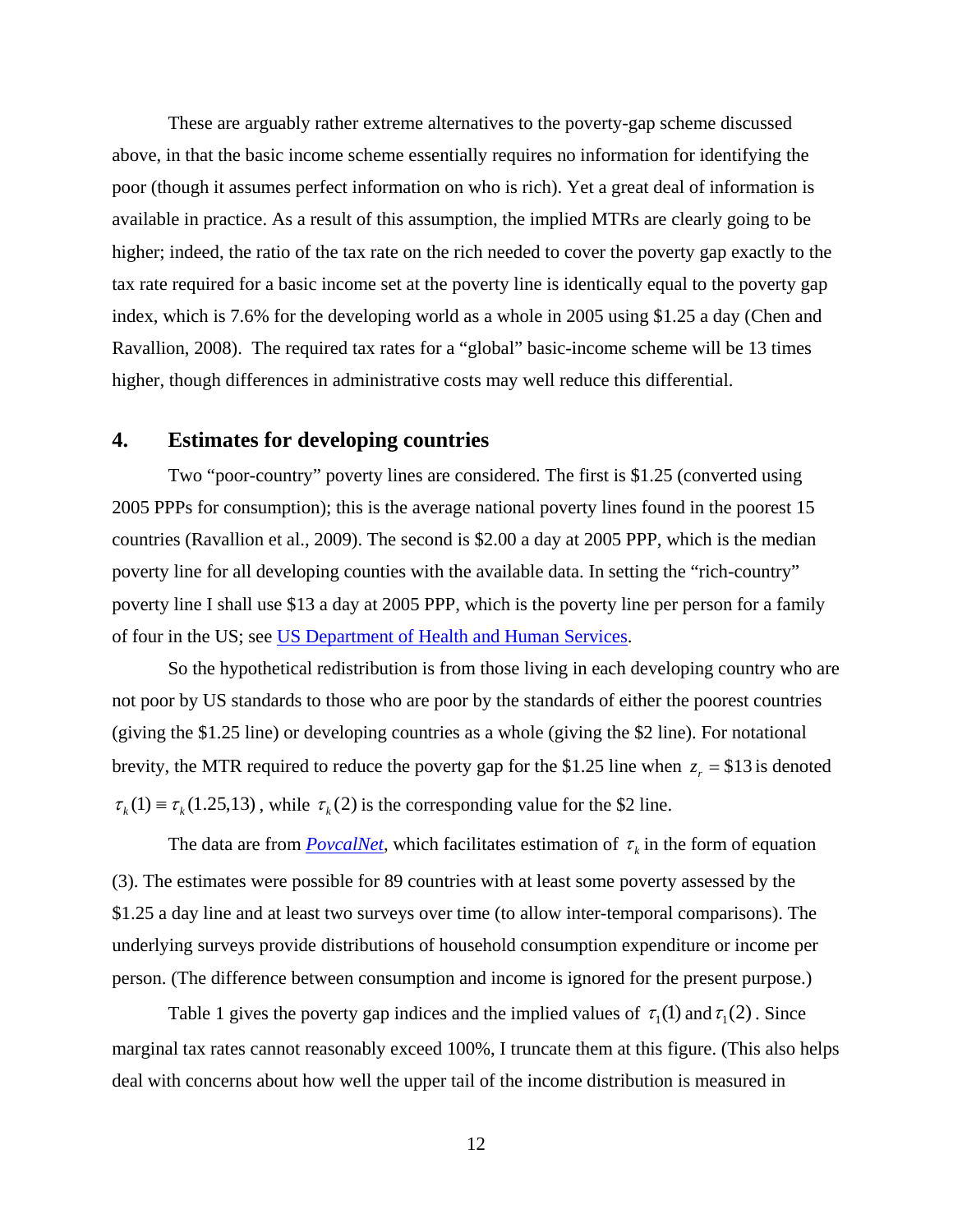surveys.) The average poverty gap index rises from 9.4% for the \$1.25 line to 18.6% for the \$2 line and 70.4% for \$13. These reflect both the differences in the proportions of the population under each line (the headcount index of poverty)—the mean values of which are 15.2%, 41.6% and 93.8% for \$1.25, \$2 and \$13 respectively—and the differences in mean incomes of those under each line relative to the line.

Before discussing the implications for the question posed in the title, it is instructive to first consider a few country examples, and I will focus on Brazil, China and India for this purpose. For Brazil in 2005, covering the poverty gap for \$1.25 a day would only require a MTR of 1% on those who are not poor by US standards. Even for the \$2 a day line, the necessary marginal rate would only be 4% (Table 1). The required tax rates would also have been higher for Brazil in 1981 (say) than 2005, but still quite low; for example,  $\tau_1(2)$  would have been about 11% in 1981, as compared to 4% in 2005. Recall that these are international lines, and they are lower than the poverty line commonly used in discussing poverty in Brazil, which is about \$3 a day at 2005 PPP; filling the poverty gap for this line would call for a MTR of about 12% on those living over \$13 a day.

Next consider China, which actually has an anti-poverty program quite similar in spirit at least to the stylized program modeled here; I refer to China's *Dibao* program, which aims to fill the poverty gaps relative to (municipality-specific) poverty lines. The marginal tax on Chinese living above the US poverty line that would be needed to cover the poverty gap for \$1.25 a day is 37% in 2005, i.e., all those living above \$13 a day would need to pay a tax of roughly one third of the difference between their income and \$13 to bring everyone in China up to the \$1.25 a day line. China's national poverty line is closer to \$1 a day, which would only requite a MTR of 30%. However, the tax rate needed to cover the \$2 a day poverty gap would require a prohibitive rate of 100%. Also, if one repeats these calculations in 1981 (the earliest available national surveys for China), covering the poverty gap through redistribution would have been impossible: the required MTR would have been far greater than 100%. The poverty gap was so large then, and the country so poor, that redistribution was not a realistic option.

The capacity for redistribution in India is far more limited than in China or (especially) Brazil. Indeed, it would be impossible to raise enough revenue from a tax on Indian incomes above the US poverty line to fill India's poverty gap relative to the \$1.25 a day line; the required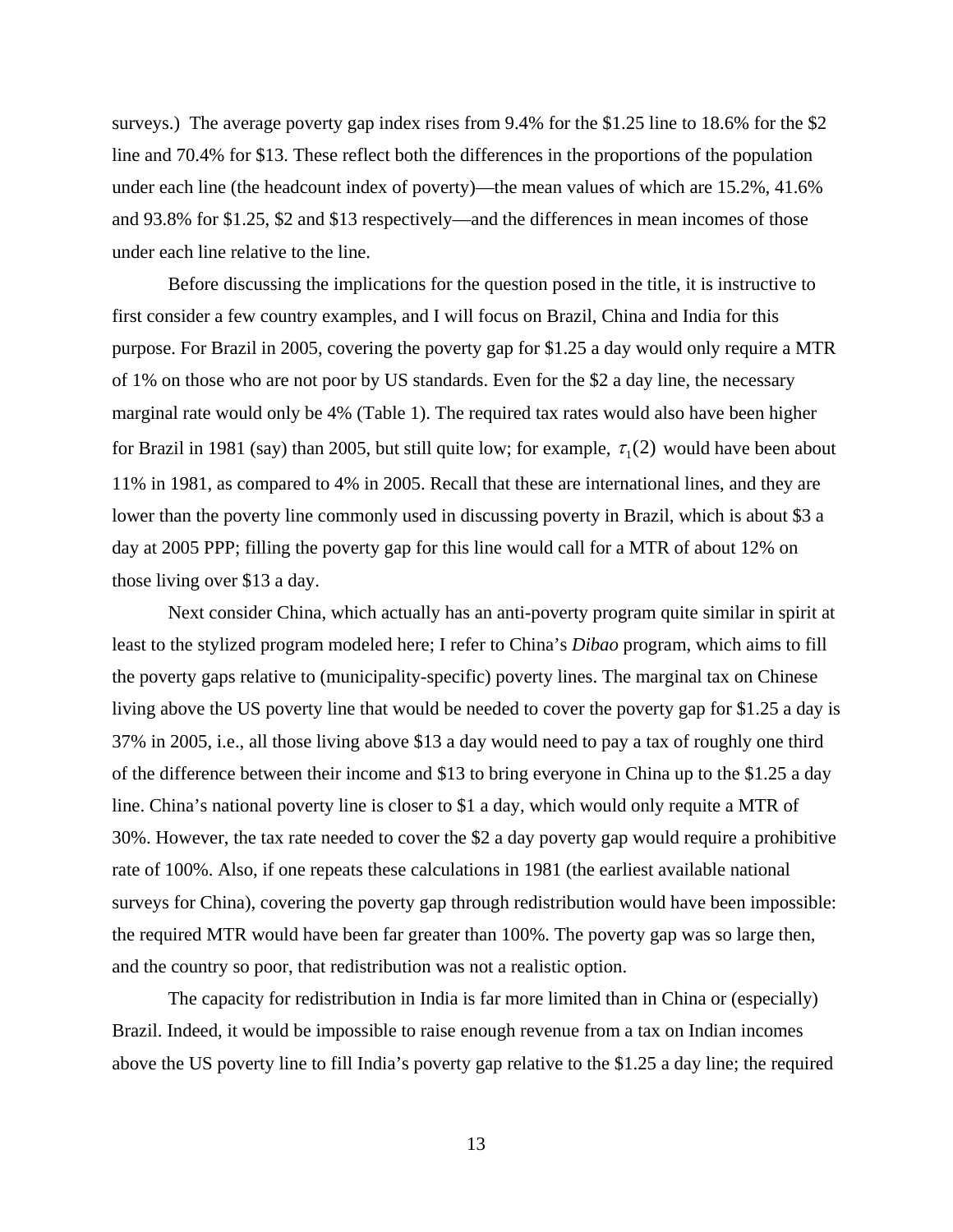MTR would exceed 100%. Indeed, even at a 100% MTR, the revenue generated could fill only 20% of India's aggregate poverty gap.

Turning to the 90 countries as a whole, one finds that the (unweighted) mean  $\tau_1(1)$  is 41.6% while for  $\tau_1(2)$  it is 52.4%. Looking at the distributions around the mean it can be seen that these averages for  $\tau_1(1)$  and  $\tau_1(2)$  are deceptive given that the distribution of the implied MTRs is strikingly bi-modal, as is evident in Figure 2, panel (a). Almost half (45) of the countries have  $\tau_1(1) < 20\%$ , while  $\tau_1(1) = 100\%$  for 29 countries. For the \$2 line, one finds that 36 of the countries have  $\tau_1(1) < 20\%$  and 37 have  $\tau_1(1) = 100\%$ . The reason for this bi-modality will soon become clear when we look at the relationship with the mean.

It is instructive to compare the proposed measure with the past approaches to assessing the capacity for redistribution that include everyone that is not poor by developing-country standards in the tax base (setting  $z_p = z_r$  in equation 1). The corresponding mean marginal tax rates are 18.4% and 37.4% for \$1.25 and \$2 respectively—appreciably lower than when the middle class is exempted. Nonetheless, despite the tax progressivity, the large middle-class population shares mean that the bulk of the tax burden is borne by the middle class. Across the full sample, the mean share borne by those living between \$1.25 and \$13 a day is 78.1% while the mean share borne by those between \$2 and \$13 is 62.0%. In half the countries the share borne by those between \$1.25 and \$13 a day exceeds 86.5% while it exceeds 73.2% for \$2 and \$13 interval. Also note that the measures obtained when one includes the middle class in the tax base for redistribution do not exhibit the same degree of separation as when it is excluded; indeed, there is no sign of bi-modality for the \$1.25 poverty line (panel (b) of Figure 2). Note, however, that  $\tau_1(z_p, z_p)$  is 100% or higher for seven countries using  $z_p = $1.25$  and 24 countries using \$2. Thus  $\tau_1(z_p, z_r) > 1$  for all  $z_r > z_p$  (noting that  $\tau_1(z_p, z_r)$  is strictly increasing in  $z_r$ ), implying that Medeiros's (2006) "affluence line" does not exist for these countries.

Armed with the  $\tau_k$  measure, we can turn now to the question posed in the title of this paper. There are many combinations of parameters, but the main results can be illustrated well with a few graphs. Figure 3 plots  $\tau_k(1)$  against the survey mean while Figure 4 does the same for private consumption expenditure (PCE) per capita from the national accounts (matched as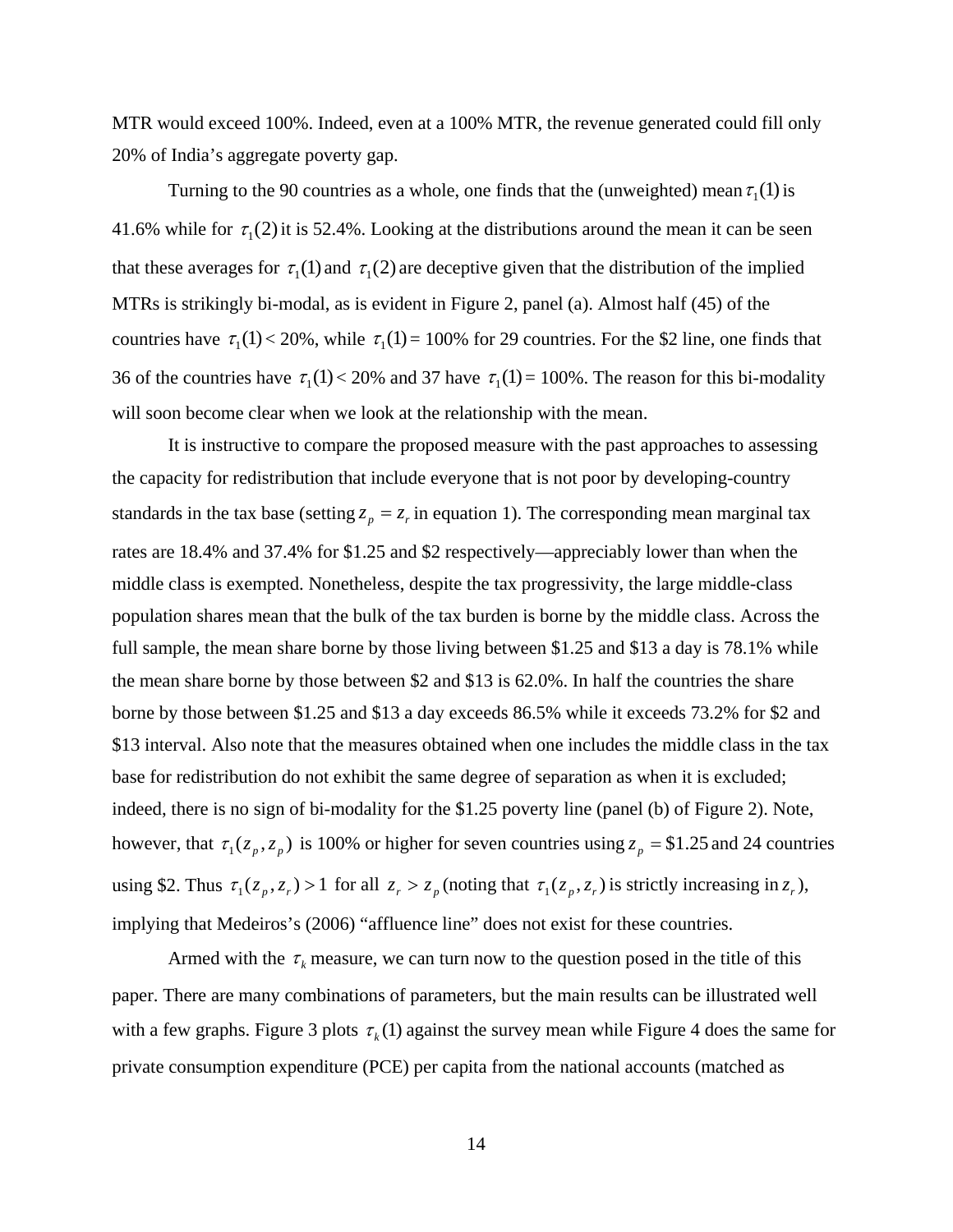closely as possible to the survey year). Figures 5 and 6 plot  $\tau_k(1)$  for  $k=0.5$ , 1.5 against PCE.<sup>19</sup> Figure 7 gives a similar plot for  $\tau_1$  using \$2.00 a day. Each figure gives the conditional mean tax rate at each level of PCE calculated using a non-parametric regression function.<sup>20</sup>

We see that better-off countries (in terms of the mean) tend to require lower marginal tax rates. The one third (29) of countries for which the estimate of  $\tau_1(1)$  is 100% (or higher) tend to be the poorest countries; two thirds (19) of those countries are in Sub-Saharan Africa. The average tax rate ( $\tau_1$ ) for the 48 countries with PCE under \$2,000 per year is 70% for the \$1.25 line and 81% for the \$2 line. These are clearly very high MTRs by any standards. Even with *k*=0.5 the required MTR is 100% for 20 of the 48 countries with PCE under \$2,000, and it is over 50% for the majority. The mean  $\tau_{0.5}$  is 59% and the median is 60%.

Overall there is a reasonably strong negative correlation between  $\tau_k$  and PCE; for example, the correlation coefficient is -0.70 for  $\tau_1(1)$  and -0.76 for  $\tau_1(2)$ ,<sup>21</sup> and the elasticity of  $\tau$ <sub>1</sub>(1) w.r.t. PCE (as estimated by a log-log regression) is -2.37 (t=-12.66) and -1.72 (t=-11.03) for  $\tau_1(2)$ .<sup>22</sup> The relationship is nonlinear in logs, as can be seen from the following regressions:

$$
\ln \tau_{1i}(1) = -8.18 + 7.03 \ln PCE_i - 0.97 (\ln PCE_i)^2 + \hat{\varepsilon}_i \quad \mathbf{R}^2 = 0.73; \, \mathbf{n} = 87 \tag{5.1}
$$

$$
\ln \tau_{1i}(2) = -9.49 + 7.25 \ln PCE_i - 0.93 (\ln PCE_i)^2 + \hat{\varepsilon}_i \quad \mathbf{R}^2 = 0.72; \, \mathbf{n} = 87 \tag{5.2}
$$

Nonetheless, the turning point is at a low level—a PCE of around \$450 per year for the \$1.25 line and \$600 per year for \$2.

As mean consumption rises, the average MTR falls sharply, to 20% or less for countries with PCE over \$2,000 per year (for the \$1.25 a day line) or \$4,000 a year for the \$2 line. For the 17 countries in the sample with PCE of \$4,000 a year or higher the average tax rate required to fill the \$1.25 a day poverty gap is 0.8%, and that required for the \$2.00 poverty line is 2.4%. These are very low tax burdens. It is clearly the sharp economic gradient at middle levels (with PCE between \$1,000 and \$3,000) that creates the bi-modality evident in Figure 2.

 $19$ 19 For most of the figures I use PCE rather than the survey means for two reasons. First, past classifications of countries used in assessing aid allocations have been based on the national accounts. Second, there are concerns that the relationship with the survey mean is contaminated by common measurement errors. However, the main results are robust to this choice.

<sup>&</sup>lt;sup>20</sup><br>These are kernel regressions using the *Eviews* default parameters.<br>The correlations are slightly stronger using the survey means (r=-0.72 and -0.81).<br>All t-ratios are based on White standard errors, to correct for h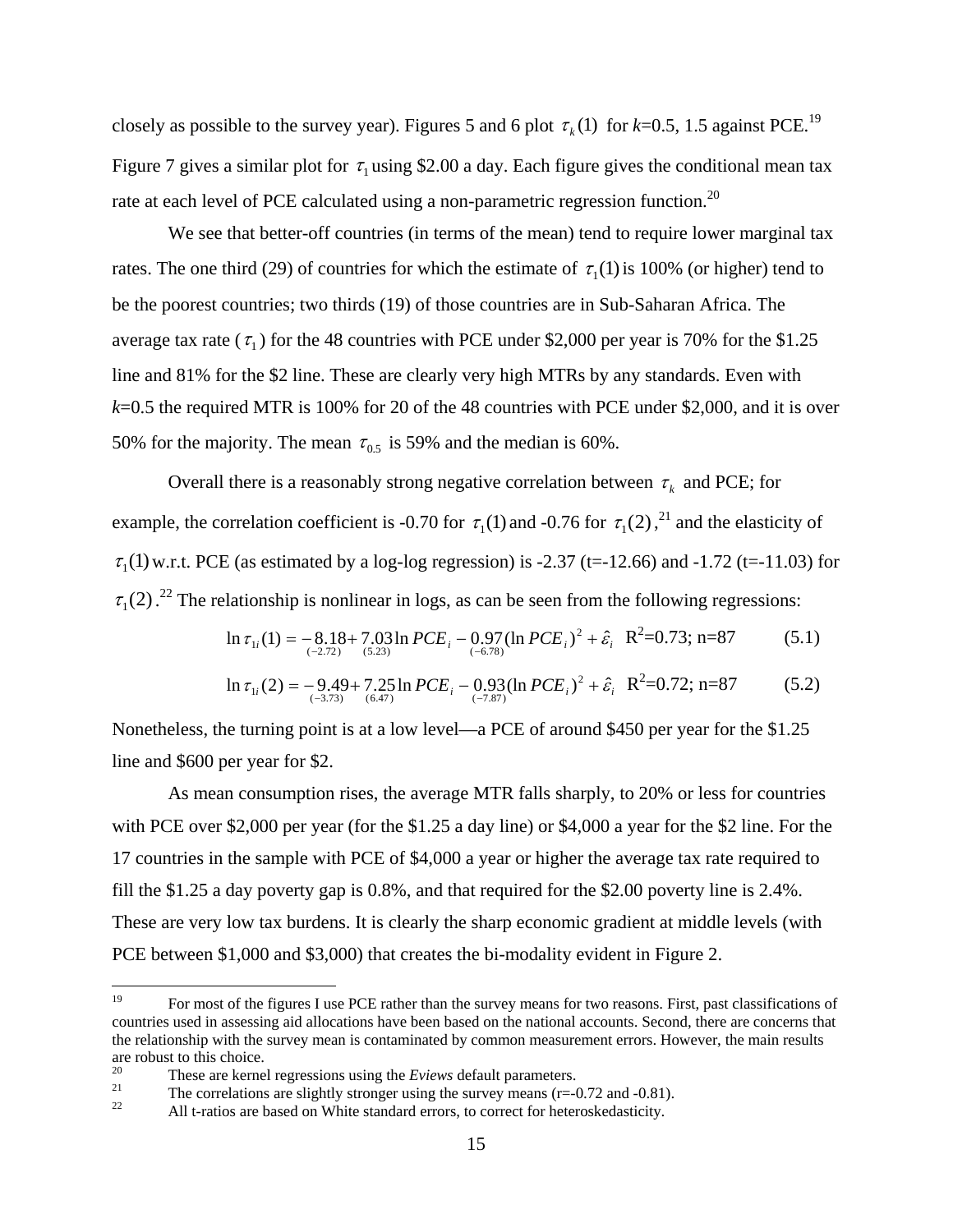Nonetheless there is an overlap in the support of the distributions of PCE amongst low capacity versus high capacity countries. Using 10% as the cut-off point for  $\tau_1(1)$  divides the sample in two roughly equal groups (40 countries have  $\tau_1(1) < 10\%$ , 49 have  $\tau_1(1) > 10\%$ , ). Figure 8 gives the density functions of PCE for these two groups. Amongst the 48 countries with PCE less than \$2,000 (slightly above the median of \$1718) one finds that six are high capacity countries ( $\tau_1(1)$  <10%) while amongst the 39 countries with PCE over \$2,000, six are low capacity countries.

There is evidently a sizable variance around the conditional means in these Figures; at any given level of mean consumption some countries have a greater capacity for redistribution to the poor than others. Amongst the countries with PCE under \$2,000 the value of  $\tau_1(1)$  varies from 1% to 100%, with a standard deviation of 39% (and mean of 68% as already noted). The required tax rates exceed 50% for 31 of the 48 countries with PCE under \$2,000. But the tax rates are less than 30% for 13 of these countries, though they fall off sharply below that figure, with eight countries amongst those with PCE under \$2,000 having  $\tau_1(1)$  <20% and six having  $\tau_1(1)$  <10%. The distribution is much tighter at relatively high consumption levels; for example, the range for  $\tau_1(1)$  amongst countries with PCE over \$4,000 is 0.1% to 5.9%, with a standard deviation of 1.5% (and mean of 0.8%).

In principle, there are two possible (proximate) reasons why some poor counties have unusually low  $\tau_k$ 's given their mean: they could have low  $PG(z_p)$ 's or high  $PG(z_p)$ 's (equation 3). Empirically both factors appear to be important. If one focuses on the 48 countries with PCE less than \$2,000, their mean *PG*(1) is 15.3% and mean *PG*(13) is 83.2%; the sub-sample of 17 countries have mean *PG*(1) is 11.2% and mean *PG*(13) is 81.7%. The poor countries with relatively greater capacity for redistribution tend to be those with less poverty (by both developing country and US standards), possibly reflecting past policies as well as historical/institutional conditions.

However, it is clear that this high conditional variance at low PCE is not due to differences in the degree of inequality as conventionally measured. When the log Gini index is added to equation (5.1) it has a positive coefficient of 0.72 but this is not significantly different from zero (t=0.87); when added to  $(5.2)$  the coefficient is 0.03 (t=0.05). (The natural Gini was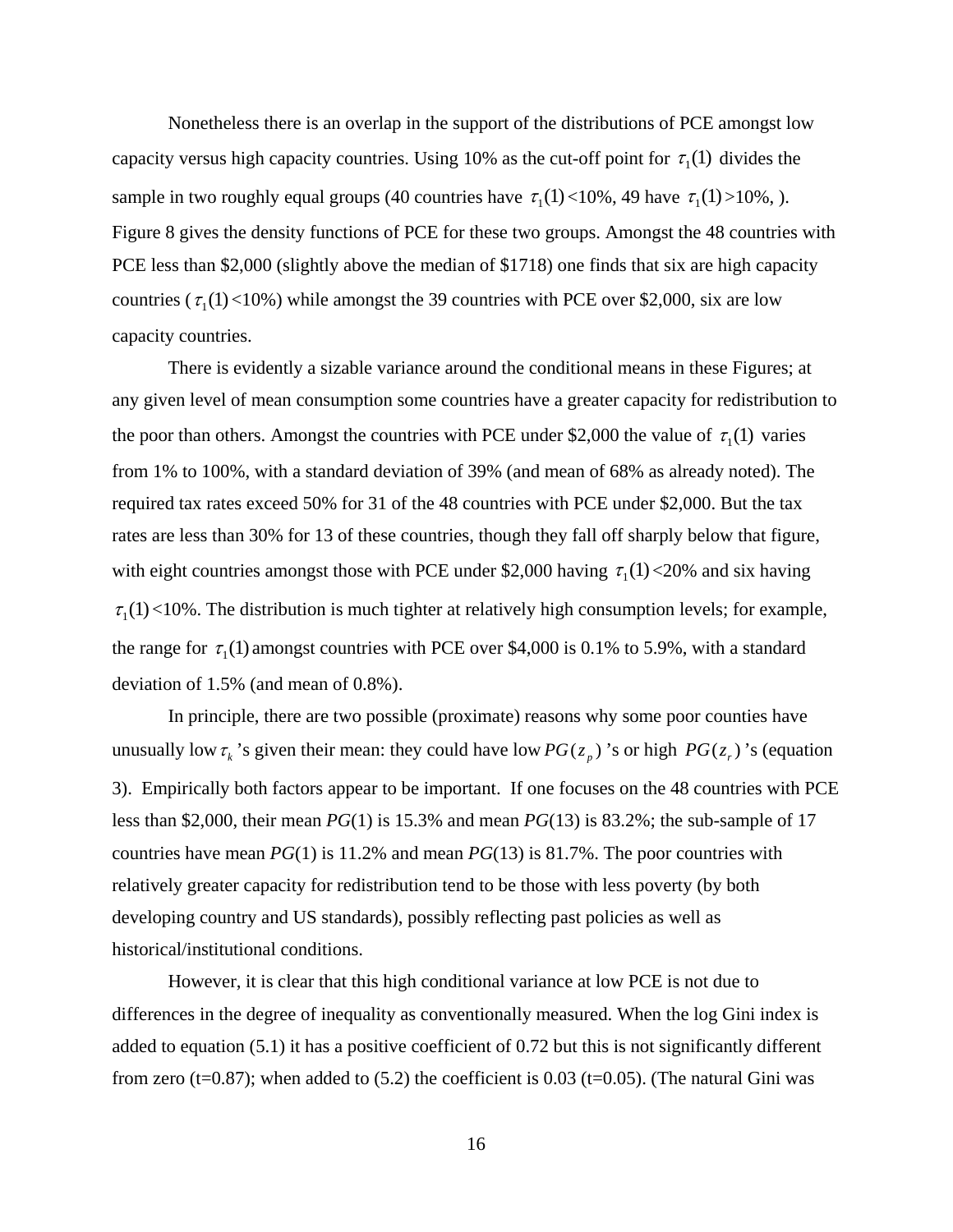similarly insignificant when added to  $(5.1)$  or  $(5.2)$ .) Nor was there any sign of a significant interaction effects between PCE and the Gini index. One can question whether the Gini index is the best measure of inequality for this purpose. I also tried the quintile shares and the ratio of the top quintile's share to that of the poorest quintile and poorest two quintiles, but these were individually and jointly insignificant when added to either (5.1) or (5.2). It is clearly not those developing countries with high (or lower) inequality that have a greater capacity for redistribution to the poor at a given mean.

Comparing the values of  $\tau_k$  between the earliest survey and the latest, one finds a strong correlation (r=0.67 for both the \$1.25 and \$2 lines). Table 2 gives the contingency table. The two clear and persistent country groupings evident in Figure 2 were also present in the earlier survey rounds, namely those countries with a low capacity for redistribution ( $\tau_k$ =100%) and those with  $\tau_k$  < 20%, say. I also found that the pattern in the relationship with PCE was fairly similar in the earlier surveys to Figures 3-7. However, the elasticities w.r.t. PCE tended to be lower; the regression-based elasticities were -1.38 (t=-6.75) for  $\tau_1(1)$  and -0.81 (t=-6.21) for  $\tau_1(2)$  for the earlier surveys (as compared to -2.37 and -1.72 respectively for the latest available surveys). It appears that a steeper economic gradient in the capacity for redistribution has emerged over time.

Turning to the relationship between changes in  $\tau_k$  over time and economic growth rates, Table 3 gives the estimated growth elasticities of  $\tau_1(1)$  as well as for the poverty gap; the elasticities are estimated by the regression coefficients of the annualized log differences of each variable on the annualized log difference of the mean, with a control for the log of the initial mean so as to pick up the aforementioned fact that the elasticity has risen over time. Results are given for both the survey mean and PCE per capita. The precise elasticities are sensitive to that choice.<sup>23</sup> Nonetheless, some clear patterns emerge. Growth tends to reduce the poverty gap and increase the capacity for redistribution, and these effects are statistically quite strong, though more so for the survey means than consumption from the national accounts. However, it is also clear that there is a large variance in the impact of a given rate of growth on the capacity for

<sup>23</sup> 23 Correlated measurement errors in the survey means and the poverty measures are probably biasing upwards the latter regression coefficient, but there is also likely to be an attenuation bias in the regression coefficient using PCE growth rates due to poor matching of survey dates with national accounting periods and differences in what is being included in the two measures.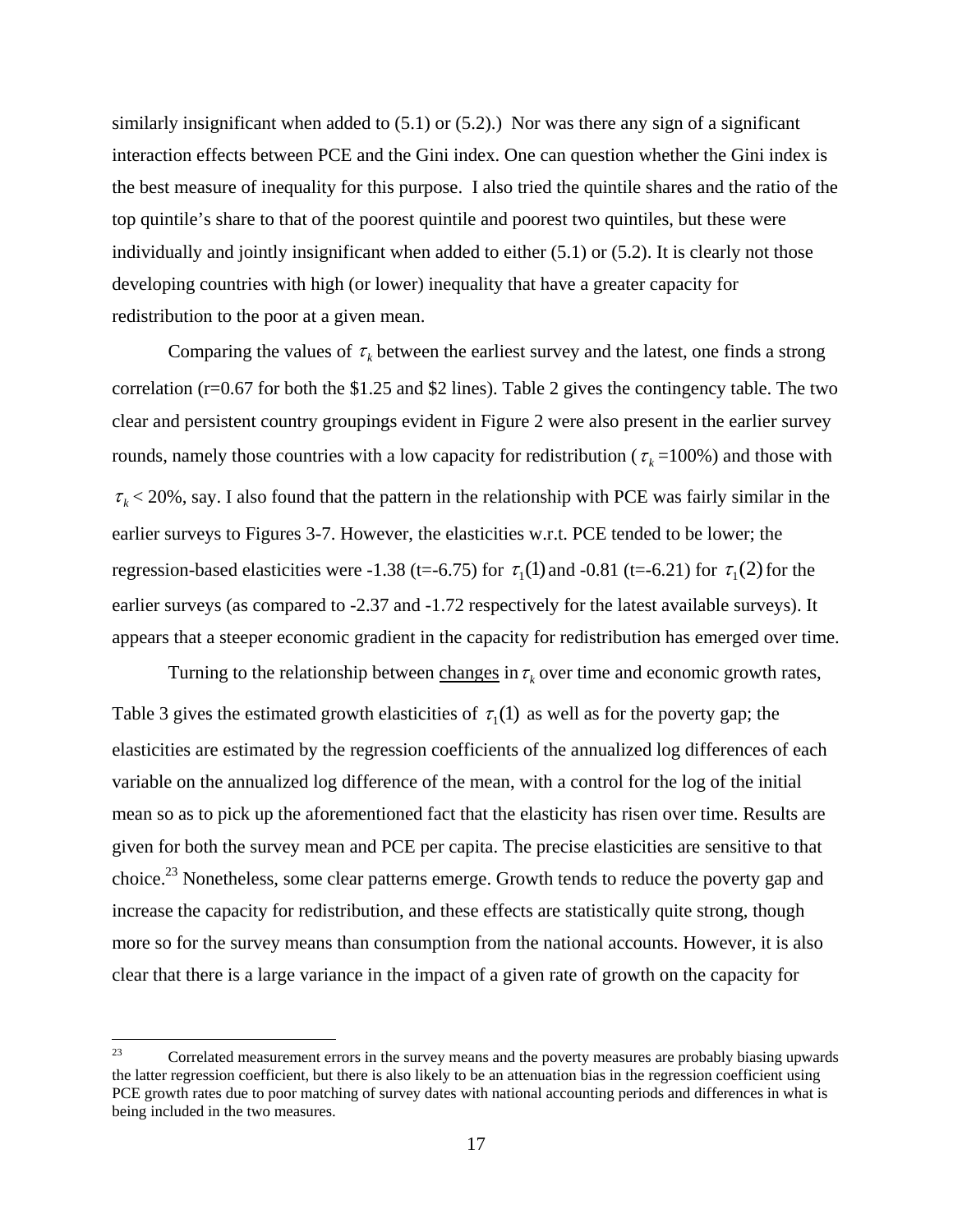redistribution; even for the growth rates in the survey means, the values  $R^2$  in regressions for the annualized log difference in  $\tau_1(1)$  and  $\tau_1(2)$  are only about 0.39 and 0.29 respectively.

Table 3 also gives the growth elasticities for the measure of "poverty-reduction failure"(PRF) proposed by Kanbur and Mukherjee (2007). The following special case of their class of measures is used, corresponding to the poverty gap index:

$$
KM(z_p) \equiv \left[\mu - (1 - PG(z_p))z_p\right]PG(z_p)/z_p \tag{6}
$$

This measure also has a negative growth elasticity for the \$1.25 poverty line, though it is smaller and with a lower t-ratio than for  $\tau_1(1)$ ,  $^{24}$  and drops even further using the \$2 line (Table 3). In fact the PRF index co-moves with the MTR. Across the 89 countries in this study there is a strong positive relationship; the regression coefficient of  $\ln KM(1)$  on  $\ln \tau_1(1)$  is 0.36 (t=9.80) while it is  $0.17$  (t=3.34) for the \$2 line. Comparing growth rates instead, the regression coefficient of the annualized log difference in  $KM(1)$  on the annualized log difference of  $\tau(1)$ is 0.49 (t=7.88) while it is 0.23 (t=4.02) using the \$2 line.<sup>25</sup> Countries with greater povertyreduction failure tend to be the ones with lower capacity for redistribution (and this holds for changes over time as well as in levels).

Finally, consider the "basic-income" schemes described in section 3. It is plain that these will require higher marginal tax rates on the rich, but how much higher? For a basic income scheme in which every person receives  $z<sub>n</sub>$  the implied MTR exceeds 100% for all except 21 countries, and the lowest tax rate is 25.4%. Again the tax rates tend to be lower for less poor countries; the correlation coefficient with PCE is -0.52. But amongst the 48 countries with PCE under \$2,000 (say), in only three cases is the required tax rate less than 100%.

 For the basic income scheme providing a uniform transfer of the mean poverty gap to everyone, the tax rates are less than 100% for 45 countries (a median of 99%) and are as low as 5%. For six countries the tax rates under 10%, and for 14 they are under 20%. Figure 9 plots the

 $24$ This is to be expected given that there is a positive growth effect on the incomes of the non-poor, so that the PRF index has a lower elasticity than the poverty gap; on the other hand, the positive growth effect on the incomes of the rich means that the growth elasticity of the marginal tax rate is higher (in absolute value) than is the elasticity of the poverty gap.

This positive co-movement between these two measures might be surprising given that  $\tau_1(z_p)$  deflates the poverty gap by the incomes of the "rich" while  $KM(z_p)$  inflates it by the incomes of the "non-poor." However, this effect is dominated by the common dependence of the two measures on the poverty gap.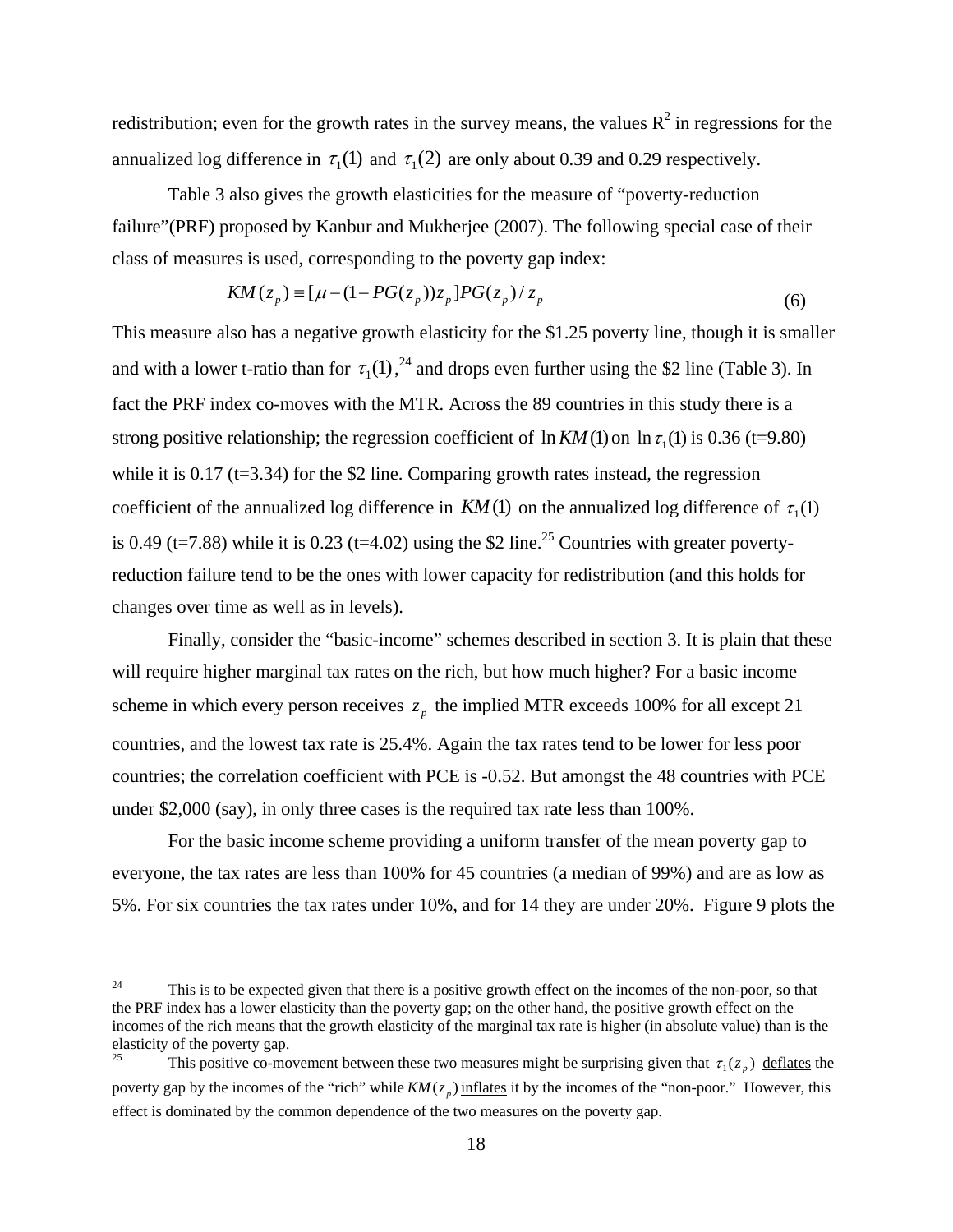tax rates against PCE per capita.<sup>26</sup> The correlation coefficient is -0.64; the relationship is clearly weaker than for  $\tau_1(1)$  (comparing figures 4 and 9). The tax rates are 100% or more for 33 of the 48 countries with PCE under \$2,000 (say).

 These basic income schemes would clearly require prohibitive marginal tax rates on the rich for most (though not all) countries and especially amongst the poorest countries. The tax rates drop if instead one treats all those who are not poor ( $y > z_p$ ) as the tax base, rather than just those who are not poor by US standards. The MTRs on the non-poor needed to assure a basic income of \$1.25 a day are then less than 100% for 59 countries, with an overall mean of 58.1% and median of 53.2%. The lowest rate is 10.2% and there are 19 countries for which the tax rate is less than 20%. Figure 10 plots the required tax rate against PCE. However, the required MTRs are still prohibitively high for the bulk of countries with PCE under \$2,000; for this group of 48 countries, the mean tax rate is 82.9% and it is 100% for 28 of them.

#### **5. Conclusions**

In assessing a developing country's capacity for attacking poverty with its own resources, a potential aid donor will presumably prefer the richest citizens of that country to carry the largest burden and (in particular) the donor will not want people to contribute if they are poor by rich-country standards (whether they live in a rich country or a poor one). Yet the results reported here indicate that past measures of the capacity for redistribution (implicitly) impose the bulk of the cost on people who would be considered poor in rich countries. The proposed alternative measures makes a more appealing assumption about how the burden is to be allocated amongst those living above the poverty line: the burden is set to zero until one reaches a standard of living that would not constitute poverty in a representative rich country, and then rises as a share of income in excess of the rich-country poverty line.

 On implementing this measure using data for 90 developing countries, the paper finds that developing countries fall into two distinct groups. The first appears to have little or no scope for making a serious impact on the problem of extreme poverty through internal redistribution from those who are not poor by Western standards. The second group appears to have far more scope for such redistribution. Most of the poorest countries in terms of mean consumption fall

 $26\,$ There are so few countries with a tax rate less 100% for the first basic income scheme that the Figure is uninformative.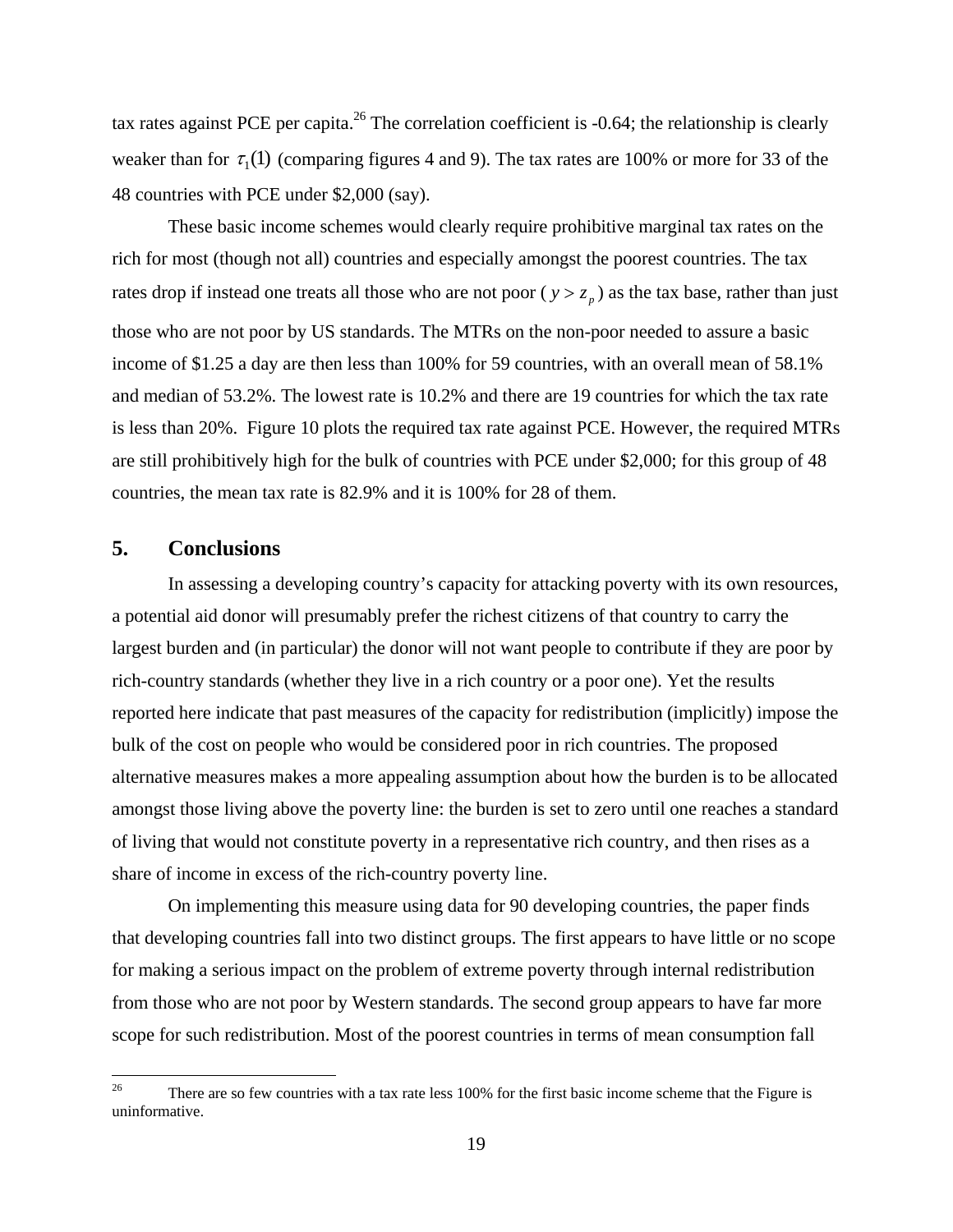into the first group. The marginal tax rates needed to fill the poverty gap for the international poverty line of \$1.25 a day are clearly prohibitive (marginal tax rates of 100% or more) for the majority of countries with consumption per capita under \$2,000 per year at 2005 PPP. Even covering half the poverty gap would require prohibitive MTRs in the majority of poor countries. Yet amongst better-off developing countries—over \$4,000 per year (say)—the marginal tax rates needed for substantial pro-poor redistribution are very small—less than 1% on average, and under 6% in all cases.

Of course the capacity for redistribution varies amongst countries at any given level of mean consumption. And the variance is highest amongst the poorest countries; there are even a few of poor countries where the poverty gap could be covered by seemingly light taxation of the rich. (Similarly, there is a sizeable variance in the impact of a given rate of growth on the capacity for redistribution.) These differences bear little relationship to a standard measure of inequality, but reflect the deeper parameters of the distribution of income in each country that have generated lower poverty to start with.

 Basic-income schemes financed by progressive income taxes also require prohibitive marginal tax rates in the poorest half of developing countries. Indeed, if the tax burden is confined to those who are not poor by developed-country standards, then providing a basic income of \$1.25 a day would call for marginal tax rates of 100% or more for three-quarters of countries. Even for middle-income developing countries, this type of redistribution only starts to look feasible if one allows for a basic income appreciably less than \$1.25 a day and/or significant tax burdens on the middle class.

This inquiry offers support for focusing development aid on poorer countries—on the grounds that they have less scope for addressing poverty internally. The emphasis often given to the role of economic growth for poverty reduction in poor countries can also claim support from these findings, given that they cast doubt on the feasibility of redistribution from the rich to the poor as a poverty-reduction strategy in poor countries. While the poorest countries appear to have weak capacity for attacking poverty through income redistribution—given the sheer weight of poverty and thinness of the rich strata in their starting distribution— with sufficient economic growth the tax rates on the rich required for covering the poverty gap start to fall rapidly. So it makes sense for the relative emphasis on growth versus redistribution, and the reliance on external aid, to change with the level of economic development.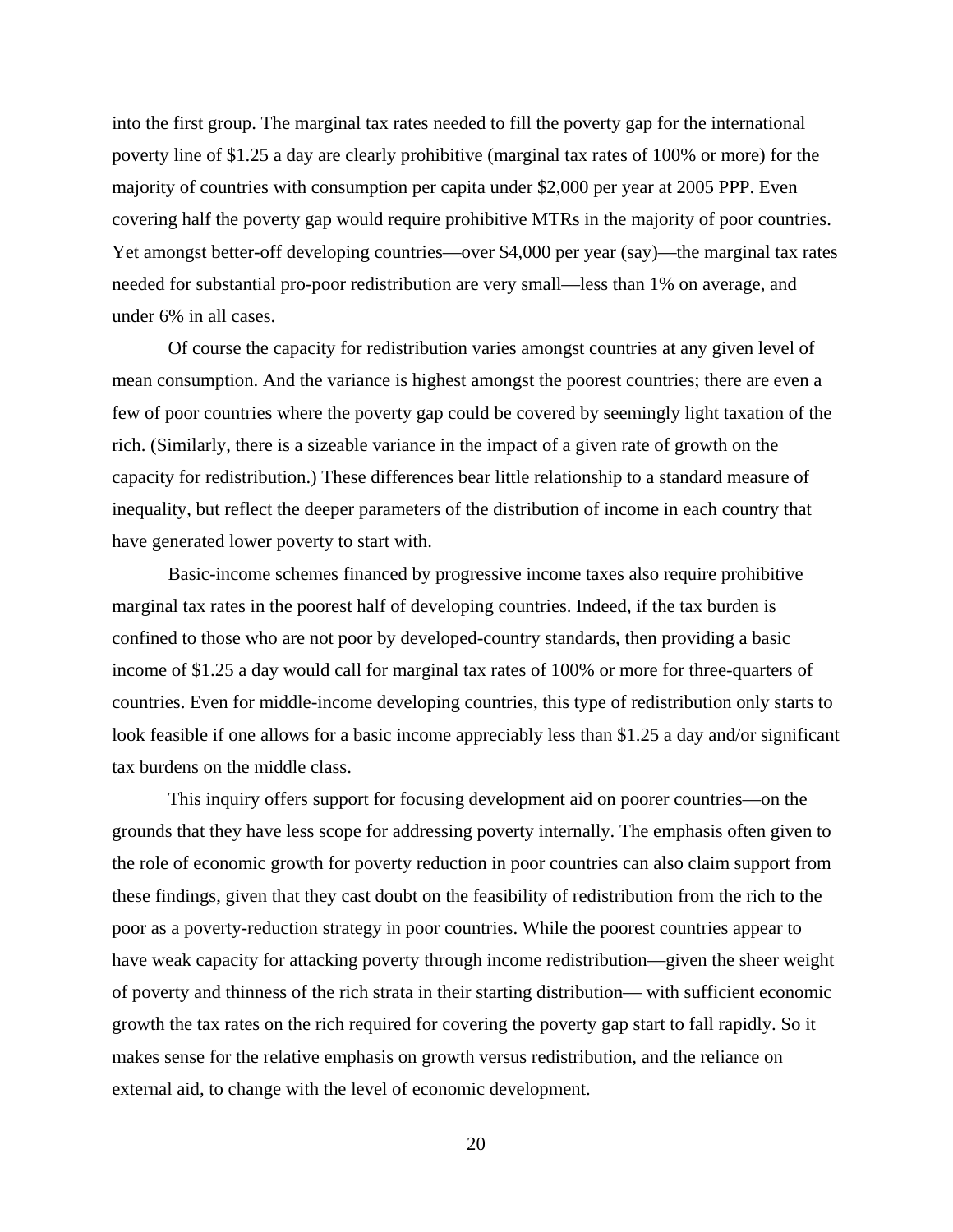This paper's various measures of the capacity for redistribution clearly leave out things that would be relevant to a complete assessment at country level. The paper has focused on what can be thought of as the "first-order" constraint on redistribution from the rich to the poor, stemming from the properties of the initial distribution of income. There are other countryspecific constraints that could be important in practice (though they are also ignored by past measures of the potential for redistribution and poverty reduction failure). There will of course be country-specific administrative costs in implementing both the taxes and the transfers needed. There will also be efficiency costs that one would want to bring into a complete assessment of the capacity for redistribution. There may well be benefits too, such as when redistribution relieves credit constraints facing poor investors (including in human capital). To some extent these costs and benefits are endogenous to policy choices, and should not then be considered constraints. But it can still be acknowledged that the measure used here is missing some countryspecific constraints on the scope for redistribution. Arguably, taking account of the administrative costs and incentive effects would expand the size of the first group of countries (for which there is less scope for redistribution). However, there may well be efficiency gains (notably though the relaxation of credit constraints facing the poor) with the opposite effect.

Some of these other factors will no doubt also vary with the overall level of economic development. It does not seem plausible that these costs would tend to be lower in poor countries; indeed, if anything one would expect the opposite, to the extent that economic development brings greater governmental capacity for effective intervention in most areas of the economy. I would conjecture that a broader accounting of the factors relevant to the capacity for redistribution would strengthen this paper's main finding that poorer countries tend to have less scope for domestically financing a redistribution strategy for fighting extreme poverty.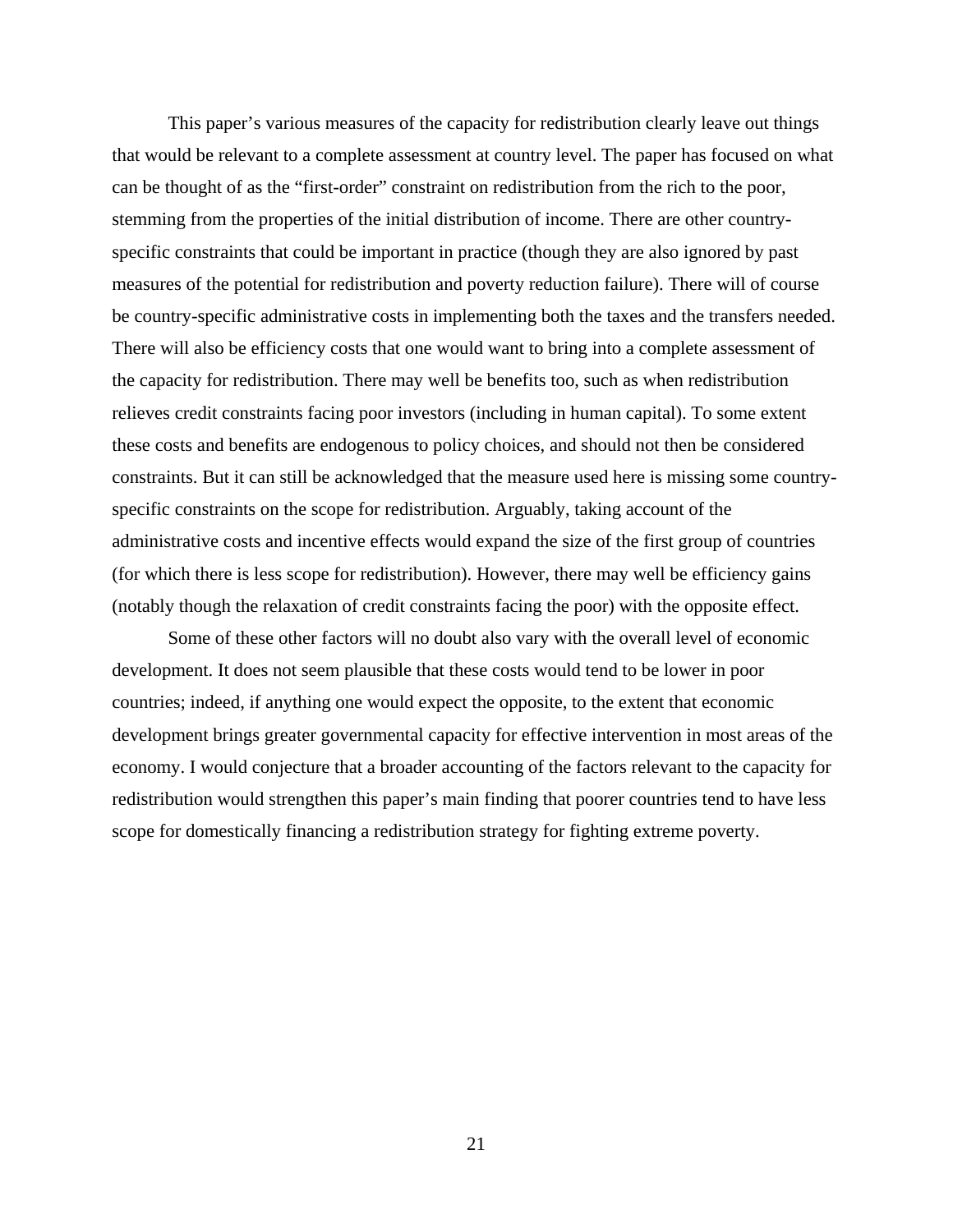#### **References**

- Alm, James and Sally Wallace, 2006, "Can Developing Countries Impose an Individual Income Tax?" in James Alm, Jorge Martinez-Vazquez and Mark Rider (eds) *The Challenges of Tax Reform in a Global Economy*, New York: Springer.
- Amiel Y., and Frank Cowell, 1999, *Thinking about Inequality*, Cambridge: Cambridge University Press.
- Anand, Sudhir, 1977, "Aspects of Poverty in Malaysia," *Review of Income and Wealth* 23(1): 1-16.
- Bruno, Michael, Martin Ravallion and Lyn Squire, 1998, "Equity and Growth in Developing Countries: Old and New Perspectives on the Policy Issues," in *Income Distribution and High-Quality Growth* (edited by Vito Tanzi and Ke-young Chu), MIT Press.
- Chen, Shaohua and Martin Ravallion, 2008, "The Developing World is Poorer than we Thought, but no less Successful in the Fight against Poverty," Policy Research Working Paper 4703, World Bank.
- Danziger, S., P. Gottschalk and E. Smolensky, 1989, "How the Rich Have Fared, 1973–87." *American Economic Review*, 79 (2): 310–314.
- Ferreira, Francisco and Martin Ravallion, 2009, "Poverty and Inequality: The Global Context", in Wiemer Salverda, Brian Nolan and Tim Smeeding (eds), *The Oxford Handbook of Economic Inequality*, Oxford: Oxford University Press.
- Fiszbein, Ariel and Norbert Schady, 2009, *Conditional Cash Transfers for Attacking Present and Future Poverty.* Policy Research Report, World Bank, Washington DC.
- Gemmell, Norman and Oliver Morrissey, 2005, "Distribution and Poverty Impacts of Tax Structure Reform in Developing Countries: How Little We Know," *Development Policy Review*, 23 (2): 131-144.
- Grosh, Margaret, Carlo del Ninno, Emil Tesliuc and Azedine Ouerghi. 2008. *For Protection and Promotion: The Design and Implementation of Effective Safety Nets*, World Bank, Washington DC.
- Immervoll, Herwig, 2004, "Average and Marginal Effective Tax Rates Facing Workers in the EU. A Micro-Level Analysis of Levels, Distributions and Driving Factors," EUROMOD Working Paper EM6/04, OECD Social Policy Division, Paris.

Kakwani, Nanak, 1977, "Measurement of Poverty and Negative-Income Tax," *Australian*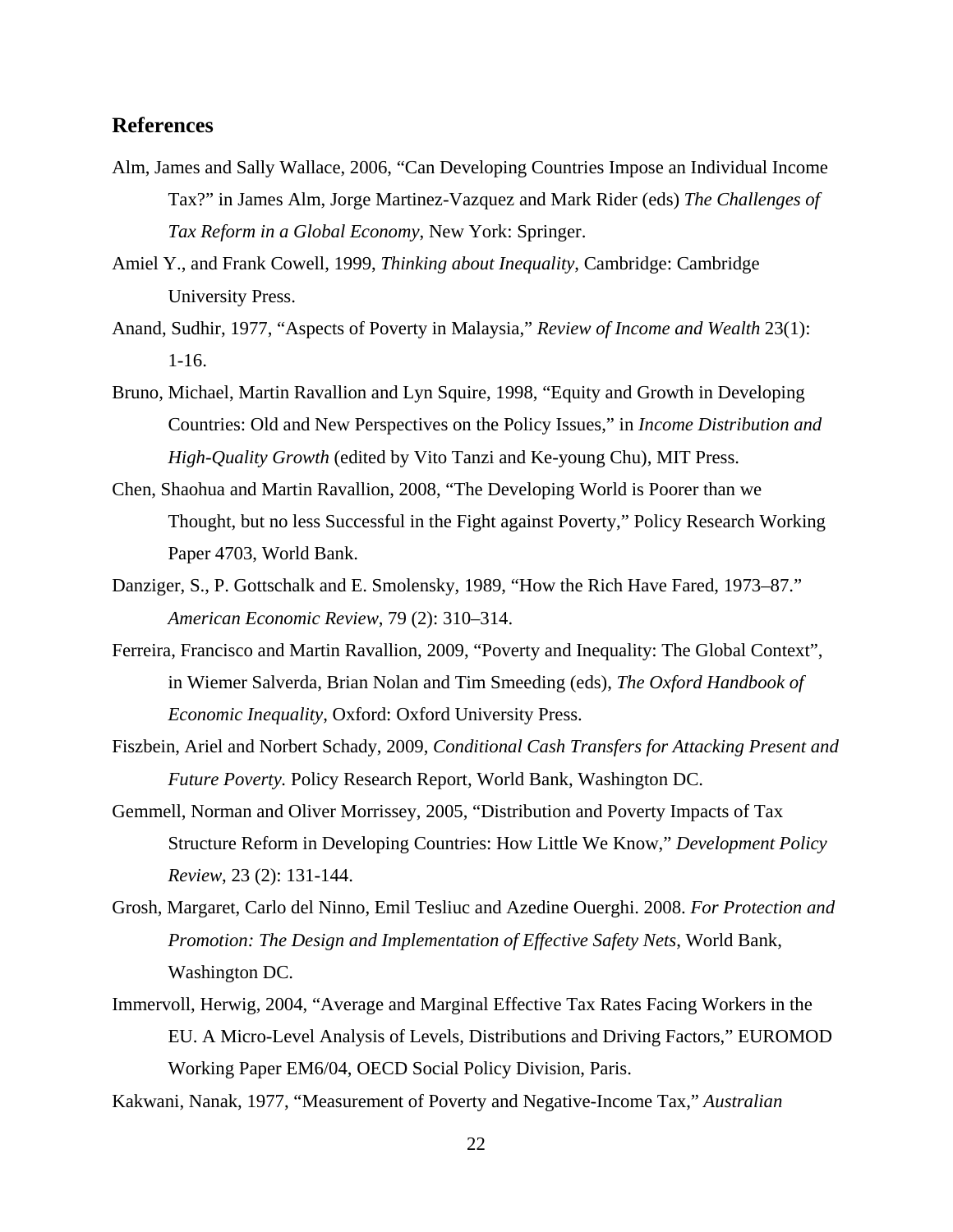*Economic Papers* 16: 237-248.

\_\_\_\_\_\_\_\_\_\_\_\_\_, 1993, "Poverty and Economic Growth with Application to Côte D'Ivoire," *Review of Income and Wealth,* 39, 121-139.

Kanbur, Ravi, 1987, "Measurement and Alleviation of Poverty," *IMF Staff Papers* 34: 60-85.

- Kanbur, Ravi and Diganta Mukherjee, 2007, "Poverty, Relative to the Ability to Eradicate It: An Index of Poverty Reduction Failure", *Economics Letters* 97(1): 52-57.
- Kraay, Aart, 2006, "Aid, Growth and Poverty," in Peter Isard, Leslie Lipschitz, Alexandros Mourmouras and Boriana Yontcheva (eds), *The Macroeconomic Management of Foreign Aid.* Washington DC: International Monetary Fund.
- Medeiros, Marcelo, 2006, "The Rich and the Poor: The Construction of an Affluence Line from the Poverty Line," *Social Indicators Research* 78(1): 1-18.
- Pritchett, Lant, 2006, "Who is Not Poor? Dreaming of a World Truly Free of Poverty," *World Bank Research Observer* 21: 1-23.
- Ravallion, Martin, 2009, "The Developing World's Bulging (But Vulnerable) Middle Class," Policy Research Working Paper 4816, World Bank.
- Ravallion, Martin, Shaohua Chen and Prem Sangraula, 2009, "Dollar a Day Revisited," *World Bank Economic Review*, 23(2): 163-184.
- Raventós, Daniel, 2007, *Basic Income: The Material Conditions of Freedom*, London: Pluto Press.
- Robalino, David and Peter Warr, 2006, "Poverty Reduction through Fiscal Restructuring: An Application to Thailand", *Journal of the Asia Pacific Economy* 11(3): 249–267.
- Sen, Amartya, 1981, *Poverty and Famines: An Essay on Entitlement and Deprivation.* Oxford: Oxford University Press.
- Standing, Guy, 2008, "How Cash Transfers Promote the Case for Basic Income," *Basic Income Studies* 3(1): 1-30.
- Van de Walle, Dominique and Kimberly Nead (eds), 1995, *Public Spending and the Poor.* Johns Hopkins University Press for the World Bank.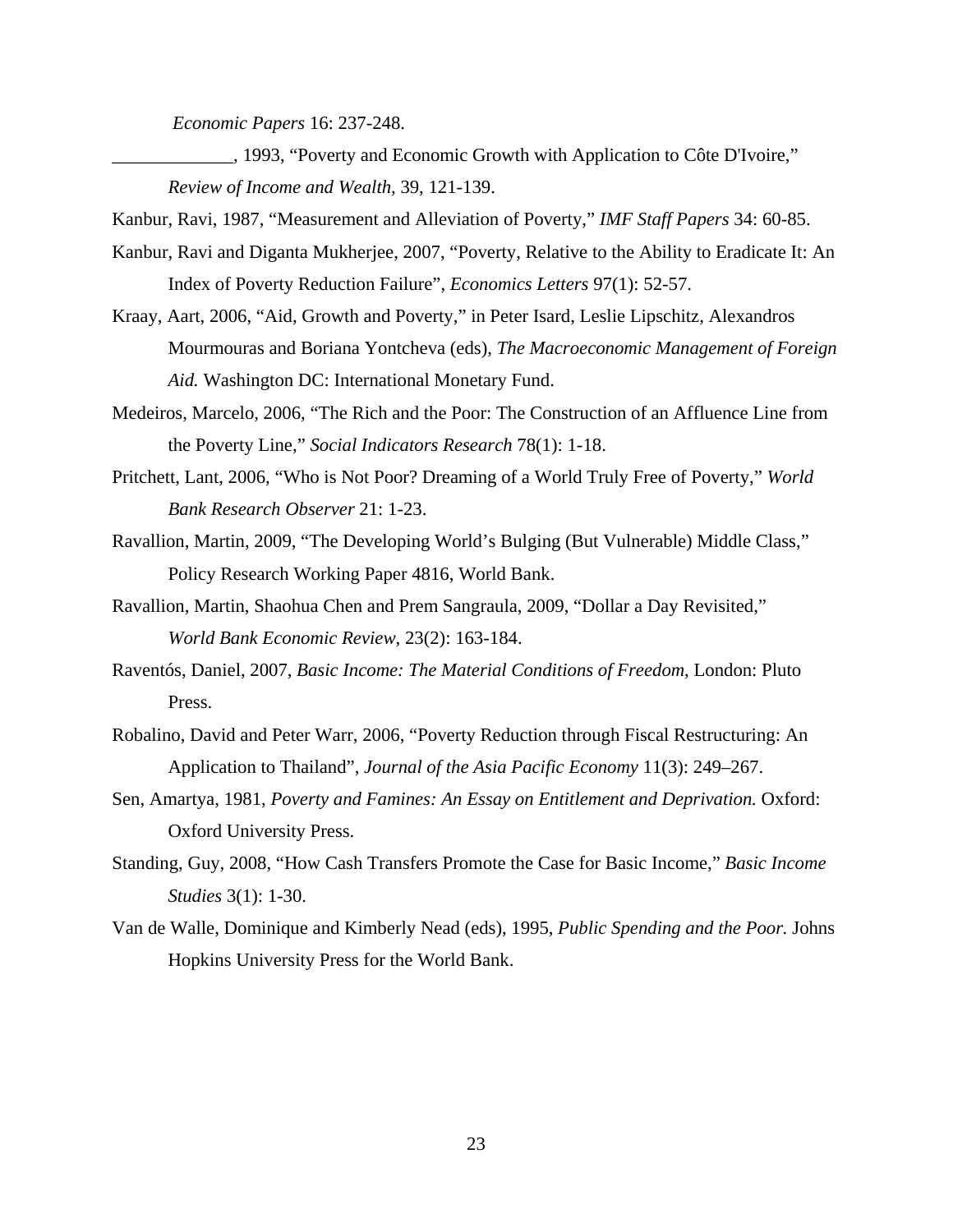

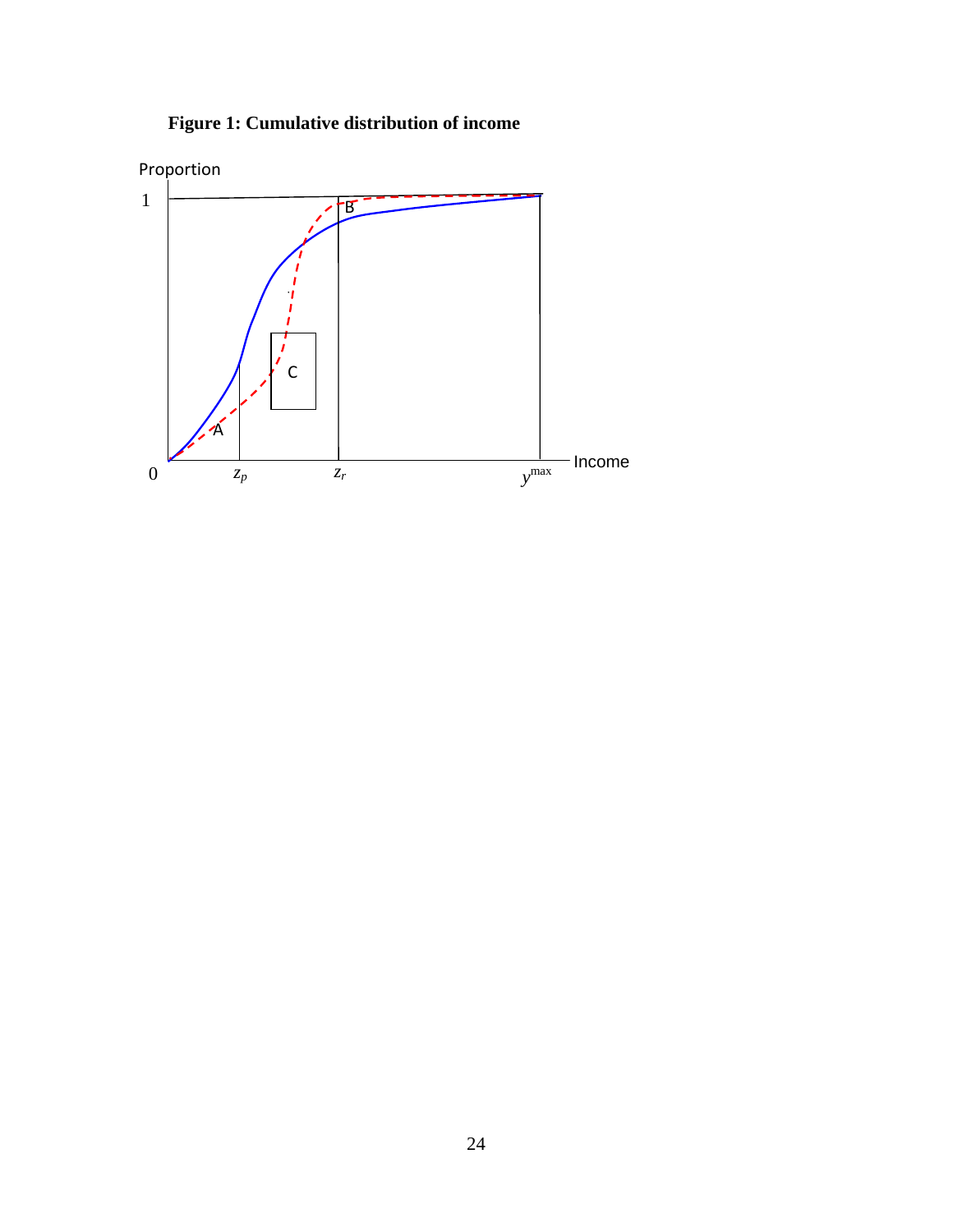#### **Figure 2: Density functions for marginal tax rate needed to cover the poverty gap for \$1.25 a day and \$2.00**



(a) This paper's measure, excluding the middle class from the tax base for redistribution

(b) Including the middle class in the tax base

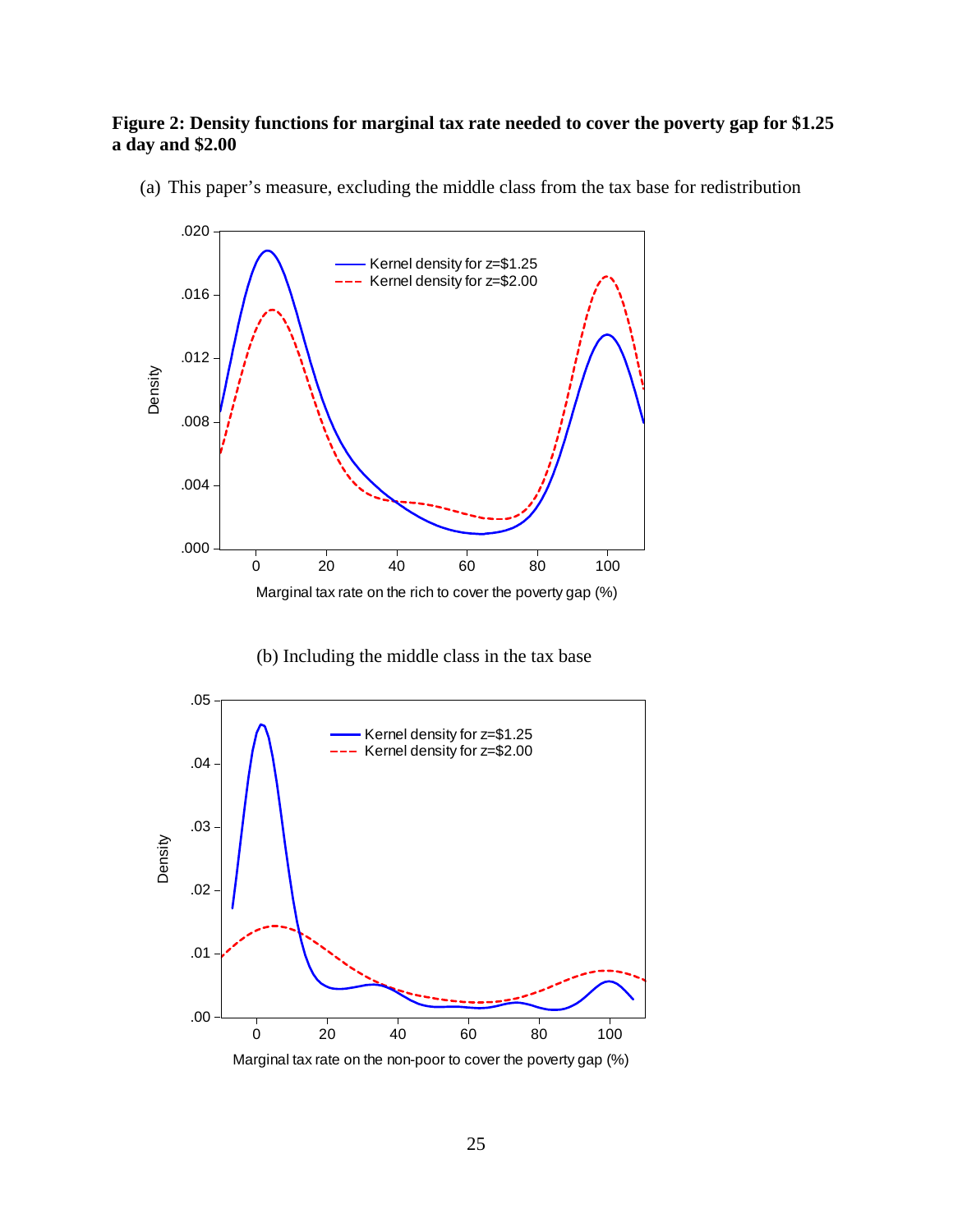**Figure 3: Marginal tax rate needed to cover the poverty gap for \$1.25 a day poverty line plotted against survey means** 



**Figure 4: Marginal tax rate needed to cover the poverty gap for \$1.25 a day poverty line plotted against PCE** 



Consumption per capita (\$/year; 2005 PPP)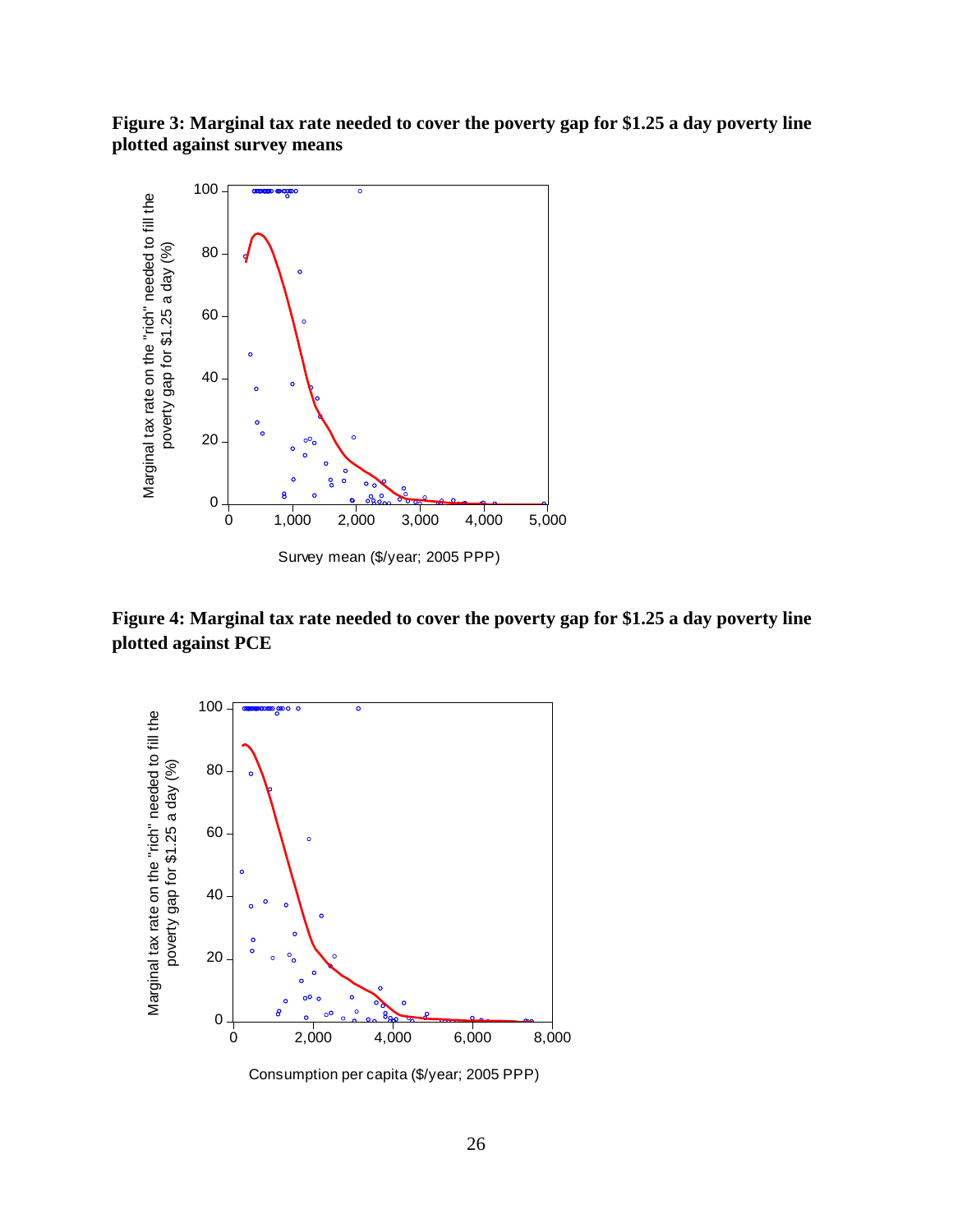

**Figure 5: Marginal tax rate needed to cover half the poverty gap for \$1.25 a day** 



**Figure 6: Marginal tax rate needed to cover 1.5 times the poverty gap for \$1.25 a day** 



Consumption per capita (\$/year; 2005 PPP)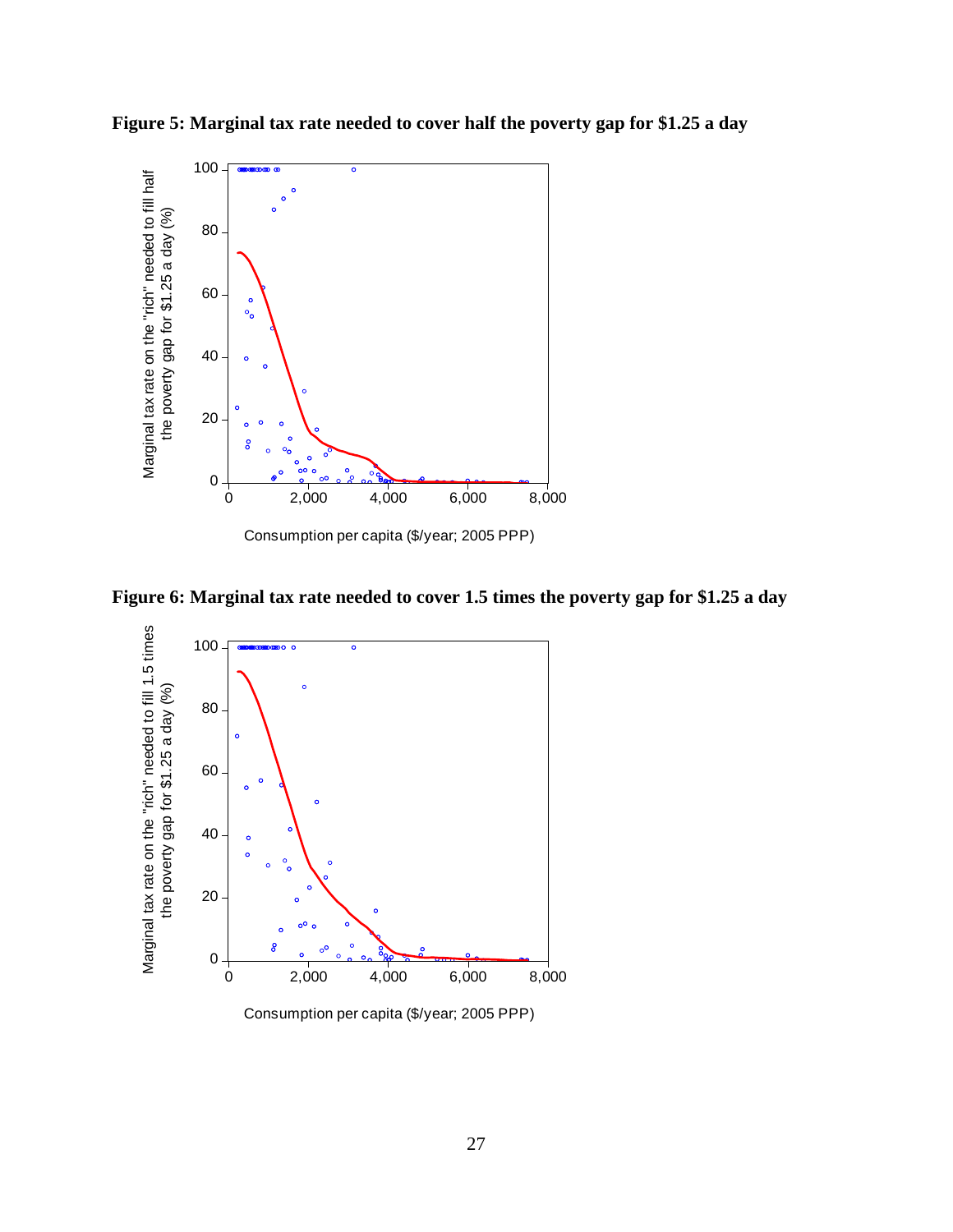



Consumption per capita (\$/year; 2005 PPP)



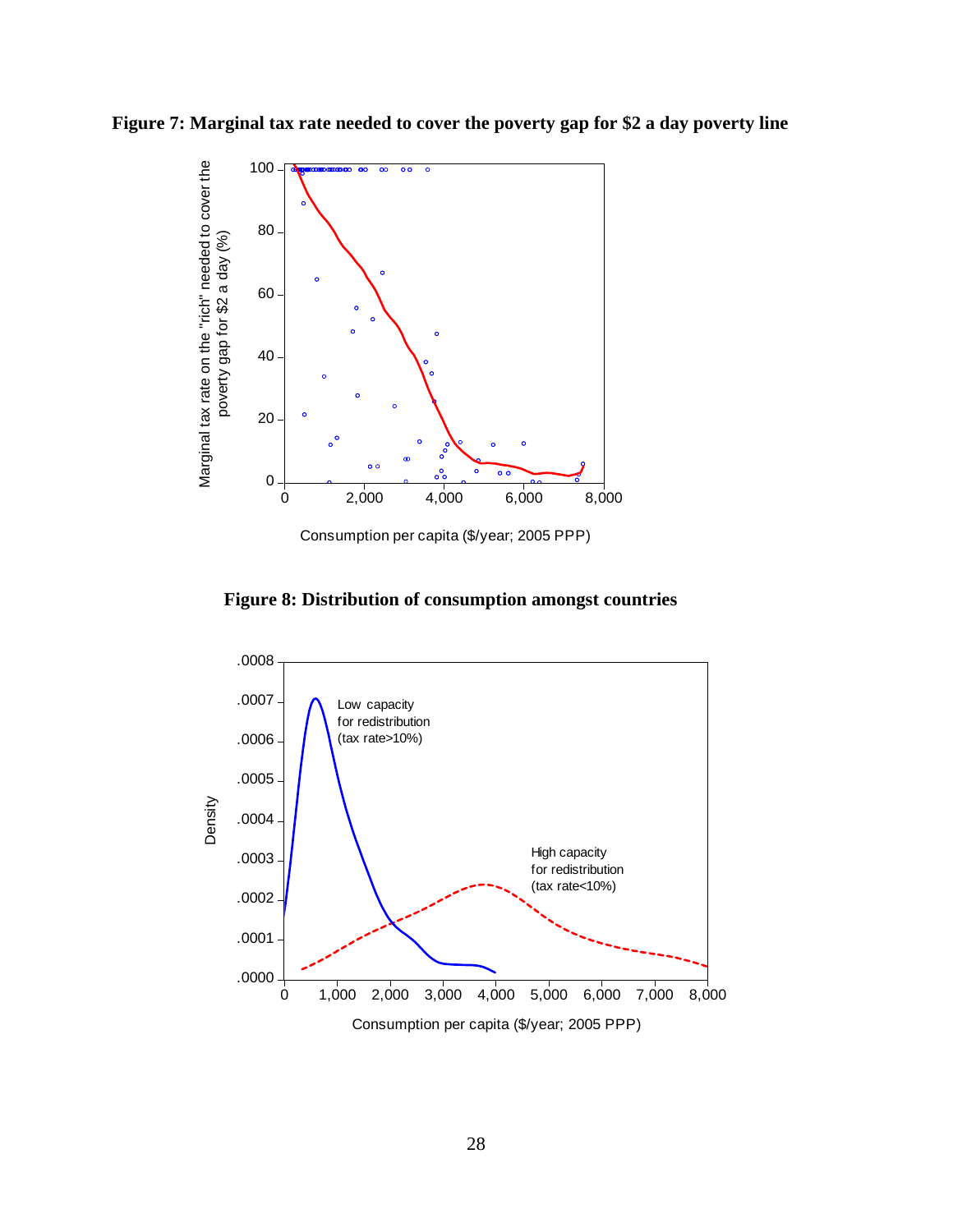**Figure 9: Marginal tax rates on the rich im[plied by basic income of the mean poverty gap** 



**Figure 10: Marginal tax rates on those living above \$1.25 a day needed to provide a basic income of \$1.25 a day** 



Consumption per capita (\$/year; 2005 PPP)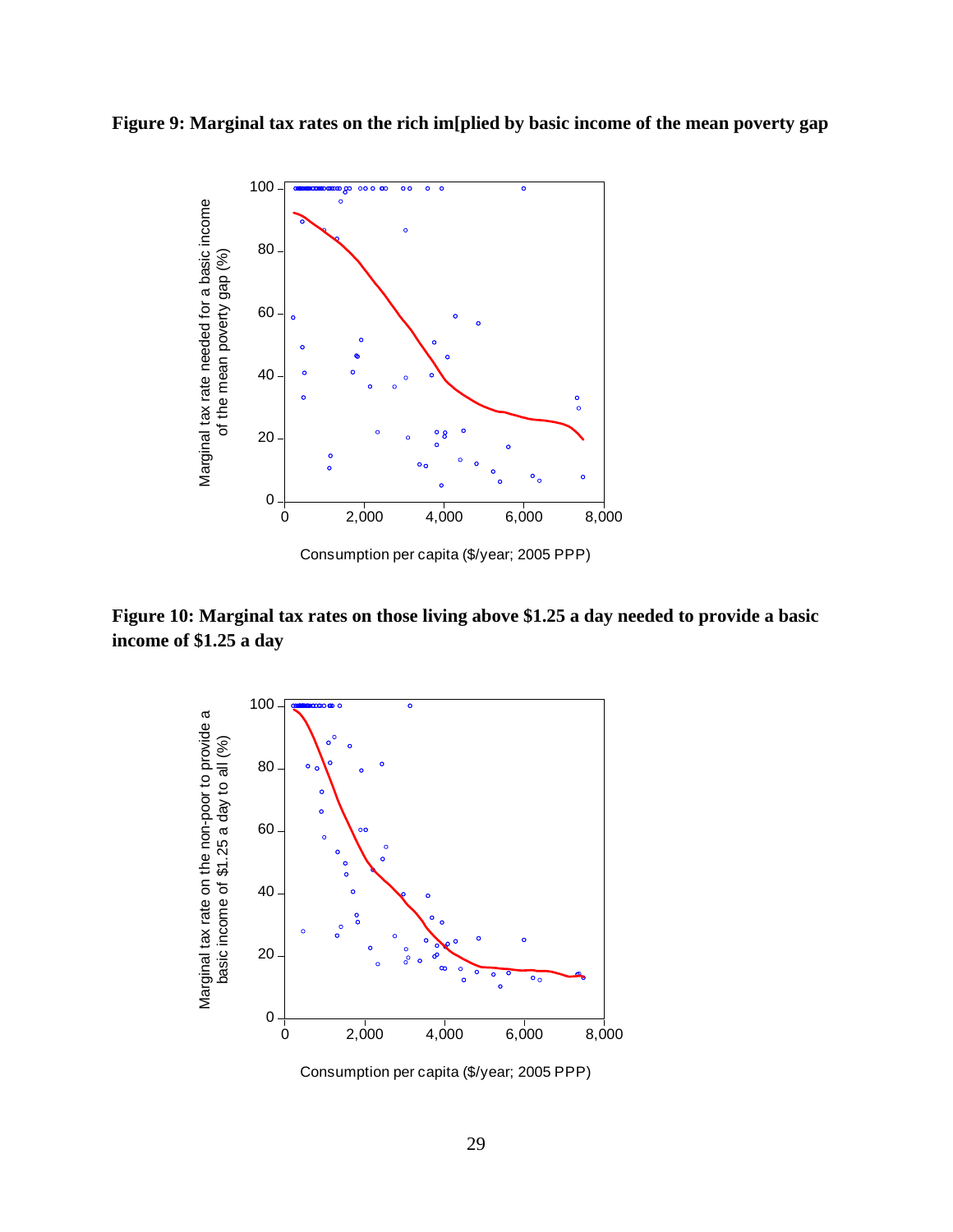|                             |        |                        | Poverty gap index $(PG(z))$ |            |             | Marginal tax rate ( $\tau_k$ ) |            |
|-----------------------------|--------|------------------------|-----------------------------|------------|-------------|--------------------------------|------------|
|                             |        | Survey                 |                             |            |             |                                |            |
|                             | Survey | mean $(\bar{y})$       |                             |            |             |                                |            |
|                             | year   | $(\frac{\sqrt{2}}{2})$ | $z_p = $1.25$               | $z_p = $2$ | $z_r = $13$ | $z_p = $1.25$                  | $z_p = $2$ |
| Albania                     | 2005   | 162.16                 | 0.17                        | 1.45       | 60.63       | 1.00                           | 8.50       |
| Algeria                     | 1995   | 120.12                 | 1.36                        | 6.45       | 70.09       | 27.94                          | 100.00     |
| Argentina                   | 2005   | 332.99                 | 0.99                        | 3.59       | 41.9        | 0.36                           | 1.32       |
| Armenia                     | 2003   | 84.03                  | 1.93                        | 11.27      | 79.8        | 17.65                          | 100.00     |
| Azerbaijan                  | 2005   | 135.06                 | 0.01                        | 0.04       | 65.86       | 5.97                           | 23.89      |
| Bangladesh                  | 2005   | 47.46                  | 13.08                       | 33.81      | 87.86       | 100.00                         | 100.00     |
| Bolivia<br>Bosnia and       | 2005   | 203.51                 | 9.7                         | 15.48      | 61.5        | 7.19                           | 11.47      |
| Herzegovina                 | 2004   | 347.92                 | 0.07                        | 0.18       | 30.68       | 0.04                           | 0.09       |
| <b>Botswana</b>             | 1993.9 | 127.71                 | 11.04                       | 22.29      | 75.94       | 12.88                          | 26.00      |
| <b>Brazil</b>               | 2005   | 278.68                 | 1.59                        | 5.93       | 44.37       | 1.03                           | 3.84       |
| Burkina Faso                | 2003   | 46.85                  | 20.27                       | 39.26      | 88.47       | 100.00                         | 100.00     |
| Burundi                     | 2006   | 28.96                  | 36.39                       | 56.06      | 100         | 47.75                          | 73.56      |
| Cambodia                    | 2004   | 64.43                  | 11.32                       | 27.99      | 84.58       | 100.00                         | 100.00     |
| Cameroon                    | 2001   | 77.28                  | 10.17                       | 23.65      | 81.45       | 98.35                          | 100.00     |
| Central African<br>Republic | 2003   | 41.78                  | 28.3                        | 45.3       | 89.43       | 100.00                         | 100.00     |
| Chile                       | 2003   | 412.3                  | 0.27                        | 1.27       | 33.5        | 0.07                           | 0.32       |
| China                       | 2005   | 107.90                 | 4.07                        | 12.59      | 73.76       | 37.19                          | 100.00     |
| Colombia                    | 2003   | 231.62                 | 6.05                        | 10.88      | 60.08       | 3.12                           | 5.60       |
| Costa Rica                  | 2005   | 309.35                 | 0.49                        | 2.3        | 42.77       | 0.22                           | 1.05       |
| Côte d'Ivoire               | 2002   | 101.11                 | 6.82                        | 17.62      | 77.67       | 20.23                          | 52.26      |
| Djibouti                    | 2002   | 93.5                   | 5.29                        | 14.58      | 77.04       | 74.13                          | 100.00     |
| Dominican<br>Republic       | 2005   | 244.61                 | 0.89                        | 4.32       | 52.76       | 0.58                           | 2.84       |
| Ecuador                     | 2005   | 229.33                 | 3.16                        | 7.64       | 48.12       | 4.96                           | 12.00      |
| Egypt, Arab Rep.            | 2004.5 | 112.51                 | 0.39                        | 3.45       | 72.92       | 2.73                           | 24.14      |
| El Salvador                 | 2003   | 172.05                 | 6.7                         | 11.61      | 57.08       | 100.00                         | 100.00     |
| Ethiopia                    | 2005   | 51.36                  | 9.6                         | 28.86      | 87.13       | 100.00                         | 100.00     |
| Gambia, The                 | 2003   | 80.59                  | 12.05                       | 24.88      | 80.71       | 100.00                         | 100.00     |
| Georgia                     | 2005   | 116.46                 | 4.36                        | 10.93      | 71.79       | 33.73                          | 84.56      |
| Ghana                       | 2005.5 | 77.7                   | 10.49                       | 22.31      | 80.89       | 100.00                         | 100.00     |
| Gautemala                   | 2006   | 200.24                 | 3.46                        | 8.94       | 62.22       | 2.59                           | 6.68       |
| Guinea                      | 2003   | 36.99                  | 32.24                       | 50.25      | 90.77       | 100.00                         | 100.00     |
| Guinea-Bissau               | 2002   | 48.43                  | 16.52                       | 34.83      | 87.76       | 100.00                         | 100.00     |
| Guyana                      | 1998   | 180.14                 | 3.9                         | 6.94       | 60.26       | 6.44                           | 11.47      |
| Honduras                    | 2005   | 163.9                  | 10.18                       | 16.73      | 63.15       | 21.27                          | 34.95      |
| India                       | 2004.5 | 53.49                  | 10.56                       | 29.46      | 86.66       | 100.00                         | 100.00     |

**Table 1: Poverty gap indices and implied marginal tax rates on those living over \$13 a day needed to cover poverty gaps for those living under \$1.25 and \$2 a day**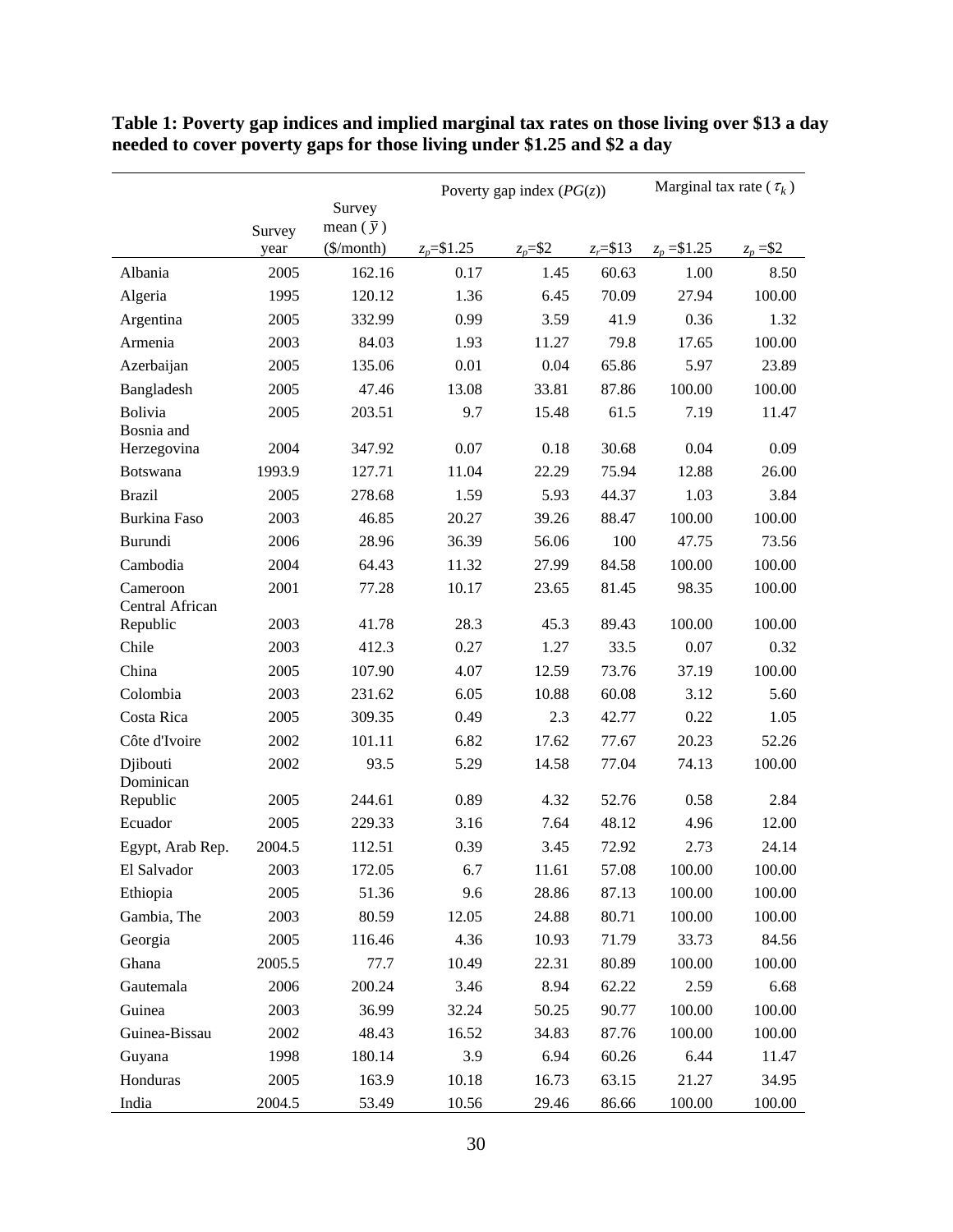| Indonesia       | 2005   | 85.06  | 2.43  | 12.85 | 81.47 | 7.83   | 41.41  |
|-----------------|--------|--------|-------|-------|-------|--------|--------|
| Iran            | 2005   | 197.67 | 0.34  | 1.8   | 54.9  | 0.67   | 3.54   |
| Jamaica         | 2004   | 274.33 | 0.02  | 0.92  | 46.57 | 0.01   | 0.55   |
| Jordan          | 2006   | 210.05 | 0.1   | 0.62  | 53.29 | 0.15   | 0.93   |
| Kazakhstan      | 2003   | 133.69 | 0.48  | 3.91  | 66.79 | 7.69   | 62.67  |
| Kenya           | 2005.4 | 112.42 | 6.1   | 15.11 | 74.58 | 19.47  | 48.23  |
| Kyrgyz Republic | 2004   | 73.11  | 4.43  | 16.84 | 100   | 2.30   | 8.75   |
| Lao PDR         | 2002.2 | 51.08  | 12.11 | 31.05 | 87.13 | 100.00 | 100.00 |
| Lesotho         | 2002.5 | 72.38  | 20.76 | 33.05 | 82.53 | 100.00 | 100.00 |
| Lithuania       | 2004   | 308.1  | 0.2   | 0.46  | 35.61 | 0.14   | 0.33   |
| Macedonia       | 2003   | 276.87 | 0.12  | 0.65  | 41.86 | 0.10   | 0.53   |
| Madagascar      | 2005   | 44.82  | 26.52 | 46.93 | 100   | 22.48  | 39.79  |
| Malawi          | 2004.3 | 34.12  | 32.31 | 51.78 | 91.5  | 100.00 | 100.00 |
| Malaysia        | 2004   | 204.31 | 0.06  | 1.37  | 53.2  | 0.12   | 2.70   |
| Mali            | 2006   | 49.13  | 18.79 | 36.5  | 87.61 | 100.00 | 100.00 |
| Mauritania      | 2000   | 88.33  | 5.66  | 15.89 | 77.87 | 100.00 | 100.00 |
| Mexico          | 2006   | 330.37 | 0.13  | 0.96  | 41.34 | 0.05   | 0.37   |
| Moldova, Rep.   | 2004   | 106.75 | 1.68  | 7.88  | 73.78 | 20.79  | 97.51  |
| Mongolia        | 2005   | 72.88  | 6.24  | 17.24 | 100   | 3.25   | 8.99   |
| Morocco         | 2007   | 161.42 | 0.54  | 3.15  | 63.67 | 1.16   | 6.74   |
| Mozambique      | 2002.5 | 36.58  | 35.4  | 53.56 | 100   | 36.77  | 55.64  |
| Nepal           | 2003.5 | 56.18  | 19.71 | 37.82 | 87.42 | 100.00 | 100.00 |
| Nicaragua       | 2005   | 151.18 | 5.23  | 12.26 | 68.6  | 7.36   | 17.24  |
| Niger           | 2005   | 41.46  | 28.08 | 46.65 | 90.1  | 100.00 | 100.00 |
| Nigeria         | 2003.7 | 39.46  | 29.57 | 46.89 | 90.02 | 100.00 | 100.00 |
| Pakistan        | 2004.5 | 65.76  | 4.35  | 18.74 | 83.6  | 100.00 | 100.00 |
| Panama          | 2004   | 293.93 | 2.7   | 6.82  | 49.15 | 1.10   | 2.79   |
| Paraguay        | 2005   | 256.62 | 3.42  | 7.33  | 51.1  | 2.05   | 4.40   |
| Peru            | 2005   | 224.04 | 1.96  | 6.27  | 56.12 | 1.47   | 4.72   |
| Philippines     | 2006   | 98.99  | 5.48  | 16.35 | 75.87 | 58.25  | 100.00 |
| Poland          | 2005   | 305.54 | 0.04  | 0.12  | 35.65 | 0.03   | 0.09   |
| Romania         | 2005   | 189.66 | 0.3   | 0.86  | 54.75 | 1.06   | 3.04   |
| Russia          | 2005   | 300.95 | 0.04  | 0.26  | 37.74 | 0.03   | 0.18   |
| Rwanda          | 2000   | 33.76  | 38.21 | 55.68 | 92.03 | 100.00 | 100.00 |
| Senegal         | 2005   | 66.86  | 10.8  | 24.66 | 83.19 | 100.00 | 100.00 |
| Sierra Leone    | 2003   | 51.2   | 20.3  | 37.53 | 87.16 | 100.00 | 100.00 |
| Slovak Republic | 1996   | 348.4  | 0.02  | 0.31  | 23.17 | 0.02   | 0.26   |
| South Africa    | 2000   | 153.14 | 8.18  | 18.31 | 68.72 | 10.55  | 23.62  |
| Sri Lanka       | 2002   | 100.06 | 2.64  | 11.85 | 76.33 | 15.52  | 69.66  |
| Swaziland       | 2000.5 | 47.15  | 29.38 | 45.84 | 88.93 | 100.00 | 100.00 |
| Tajikistan      | 2004   | 73.72  | 5.06  | 16.76 | 81.4  | 100.00 | 100.00 |
| Tanzania        | 2000.4 | 22.5   | 46.84 | 64.38 | 100   | 79.11  | 100.00 |
| Thailand        | 2004   | 190.47 | 0.03  | 1.95  | 58.23 | 0.05   | 2.93   |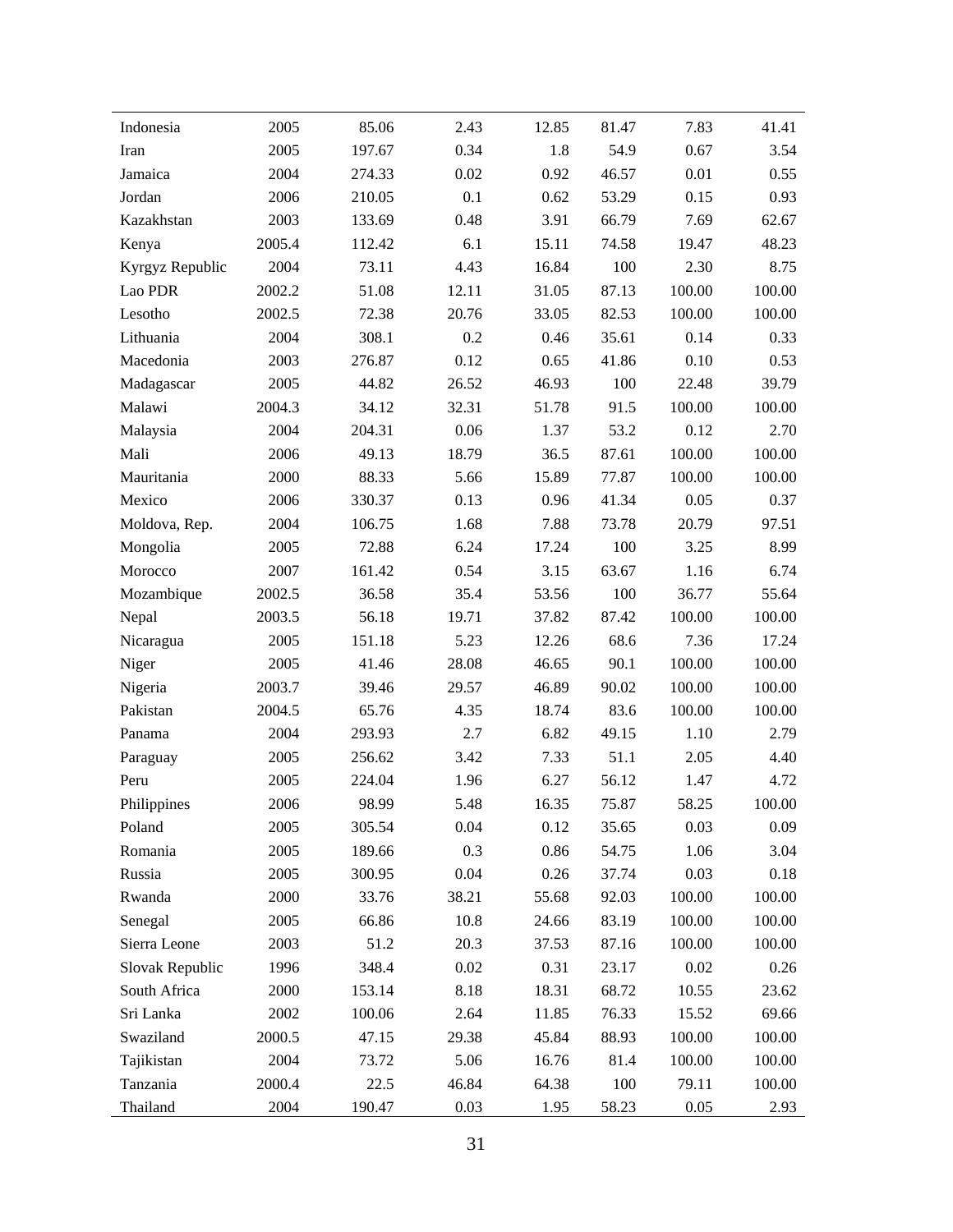| Trinidad and |         |        |       |       |       |        |        |
|--------------|---------|--------|-------|-------|-------|--------|--------|
| Tobago       | 1992    | 186.26 | 1.05  | 3.88  | 57.16 | 2.37   | 8.74   |
| Tunisia      | 2000    | 182.41 | 0.46  | 3.01  | 58.61 | 0.93   | 6.10   |
| Turkey       | 2005    | 234.6  | 0.88  | 2.64  | 50.6  | 0.85   | 2.56   |
| Turkmenistan | 1993    | 37.66  | 25.82 | 44.86 | 100   | 26.05  | 45.27  |
| Uganda       | 2005    | 52.68  | 19.11 | 36.37 | 86.99 | 100.00 | 100.00 |
| Ukraine      | 2005    | 250.21 | 0.04  | 0.12  | 41.16 | 0.09   | 0.26   |
| Uzbekistan   | 2003    | 51.42  | 15.04 | 33.18 | 87.26 | 100.00 | 100.00 |
| Venezuela    | 2005    | 190.84 | 4.51  | 8.37  | 59.08 | 5.90   | 10.95  |
| Vietnam      | 2006    | 82.78  | 4.62  | 16.2  | 79.32 | 100.00 | 100.00 |
| Yemen, Rep.  | 2005    | 84.02  | 4.18  | 14.76 | 79.8  | 38.32  | 100.00 |
| Zambia       | 2004.25 | 43.11  | 32.76 | 48.27 | 89.36 | 100.00 | 100.00 |
| Mean         |         |        |       |       |       |        |        |
| (unweighted) | 2003.37 | 141.05 | 9.43  | 18.60 | 70.37 | 41.59  | 52.43  |

Note: calculations from *PovcalNet*.

| Table 2: Contingency table for marginal tax rates from earliest and latest available surveys |  |  |
|----------------------------------------------------------------------------------------------|--|--|
|                                                                                              |  |  |

| Count of number of<br>countries          |              | Marginal tax rate for latest available survey $(k=1; \%)$ |          |          |          |           |                       |              |  |
|------------------------------------------|--------------|-----------------------------------------------------------|----------|----------|----------|-----------|-----------------------|--------------|--|
|                                          |              | [0, 20)                                                   | [20, 40) | [40, 60) | [60, 80) | [80, 100) | 100                   | <b>Total</b> |  |
|                                          |              | $z_p = $1.25$ a day (Phi=0.89; Cramer's V=0.44)           |          |          |          |           |                       |              |  |
|                                          | [0, 20)      | 35                                                        | 5        | $\theta$ |          |           | 4                     | 45           |  |
|                                          | [20, 40)     | $\overline{4}$                                            |          |          |          |           |                       | 8            |  |
|                                          | [40, 60)     | 3                                                         |          |          |          |           |                       | 5            |  |
|                                          | [60, 80)     | 0                                                         |          | 0        |          | 0         |                       | 2            |  |
|                                          | [80, 100)    | 0                                                         | 0        | 0        | $\Omega$ |           |                       | 0            |  |
| Marginal tax                             | 100          | 3                                                         | 3        |          |          |           | 21                    | 29           |  |
| rate for earliest<br>available<br>survey | <b>Total</b> | 45                                                        | 10       |          |          |           | 29                    | 89           |  |
|                                          |              | $z_p$ =\$2 a day (Phi=0.89; Cramer's V=0.40)              |          |          |          |           |                       |              |  |
| $(k=1; %)$                               | [0, 20)      | 24                                                        | $\Omega$ |          |          |           | 0                     | 25           |  |
|                                          | [20, 40)     | 3                                                         |          |          |          |           | 4                     | 9            |  |
|                                          | [40, 60)     | 5                                                         |          |          |          |           | 2                     | 8            |  |
|                                          | [60, 80)     | 0                                                         |          |          | 0        |           | 3                     |              |  |
|                                          | [80, 100)    |                                                           |          |          | 0        |           | $\mathcal{D}_{\cdot}$ |              |  |
|                                          | 100          | 3                                                         |          |          | 3        |           | 26                    | 39           |  |
|                                          | <b>Total</b> | 36                                                        |          | 5        | 3        |           | 37                    | 89           |  |